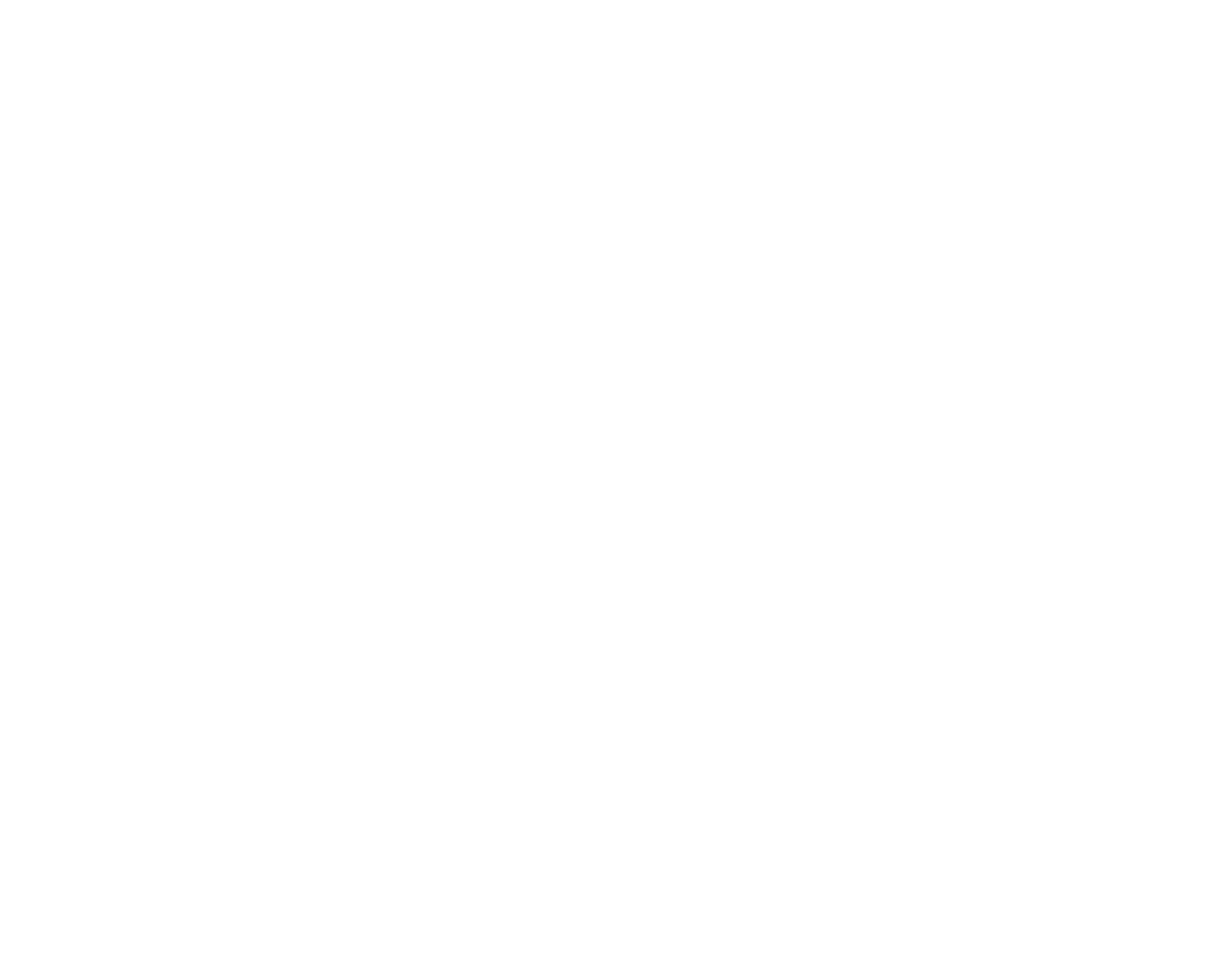# **Table of Contents**

### Section I: Executive Summary **Page 5** and the section I: Executive Summary Percent of Your Students Ready for College-Level Coursework Five Year Trends—Percent of Students Who Met College Readiness Benchmarks Five Year Trends—Average ACT Scores Five Year Trends—Average ACT Scores by Level of Preparation Five Year Trends—Percent and Average Composite Score by Race/Ethnicity Percent of Students in College Readiness Standards Score Ranges Average ACT College Reportable Scores by Test Session Duration Percent of Students Who Met College Readiness Benchmark Scores by Test Session Duration Section II: Academic Achievement **Page 11** Page 11 ACT Score Distributions, Cumulative Percentages, Averages, and Quartile Values Average ACT Composite Scores for Race/Ethnicity by Level of Preparation Average ACT Scores by Race/Ethnicity Percent of Students in College Readiness Standards Score Ranges Average ACT Scores by Gender Percent of Students Who Met College Readiness Benchmark Scores by Gender College Readiness Benchmark Percent and Average ACT Scores by Overall High School Curriculum College Readiness Benchmark Percent and Average ACT Scores by Content-Specific Curriculum Section III: College Readiness & Impact of Course Rigor Page 17 Percent of Students Who Met ACT College Readiness Benchmark Scores by Race/Ethnicity Average ACT Scores and Average ACT Score Changes by Common Course Patterns College Readiness Percents by Common Course Patterns Section IV: Career and Educational Aspirations **Page 25** Page 25 Distribution of Planned Educational Majors for All Students by College Plans Average ACT Composite Scores for Racial/Ethnic Groups by Post-Secondary Educational Aspirations Students' Score Report Preferences at Time of Testing Section V: Optional Writing Test Results **Page 29** Page 29 Average ACT English and Writing Scores by Race/Ethnicity and Gender for students who took ACT Writing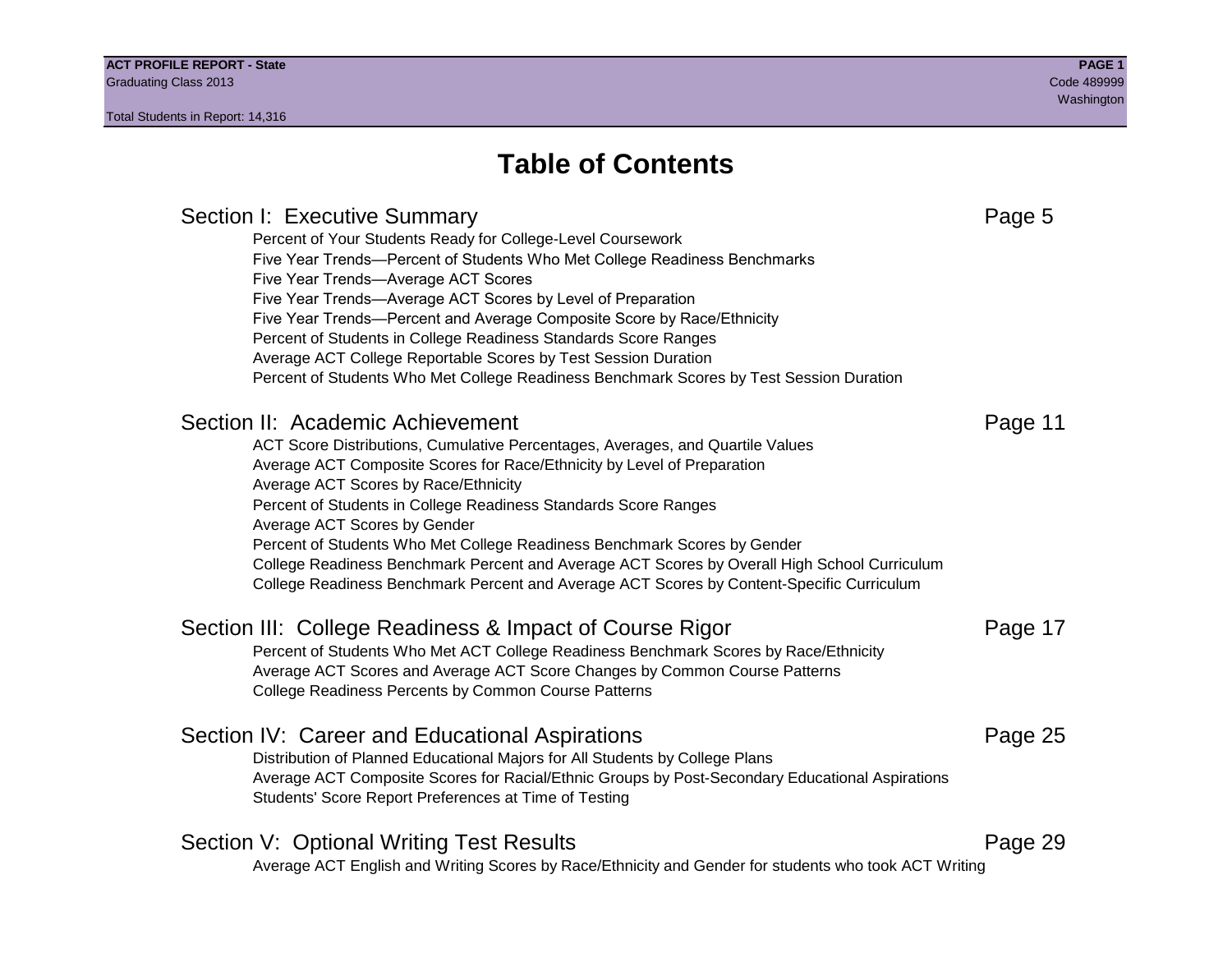Total Students in Report: 14,316

This report provides information about the performance of your 2013 graduating seniors who took the ACT as sophomores, juniors, or seniors; and self-reported at the time of testing that they were scheduled to graduate in 2013. Beginning with the Graduating Class of 2013, all students whose scores are college reportable, both standard and extended time tests, are now included in the report.

This report focuses on:

**Performance** - student test performance in the context of college readiness

**Access** - number of your graduates exposed to college entrance testing and the percent of race/ethnicity participation

**Course Selection** - percent of students pursuing a core curriculum

**Course Rigor** - impact of rigorous coursework on achievement

**College Readiness** - percent of students meeting ACT College Readiness Benchmark Scores in each content area

**Awareness** - extent to which student aspirations match performance

**Articulation** - colleges and universities to which your students send test results

Each year, test data for a school, district, and the state represents a different cohort of students. ACT encourages educators to focus on trends (3, 5, 10 years), not year-to-year changes. Such changes can represent normal – even expected – fluctuations. On the other hand, trend lines offer more insight into what is happening in a school, district, or the state.

Furthermore, ACT encourages educators to measure student performance in the context of college readiness measures. The focus should be on the number and percentage of students who met or exceeded ACT's College Readiness Benchmark Scores, a measure that is much more meaningful and understandable than an average composite score for a group of students.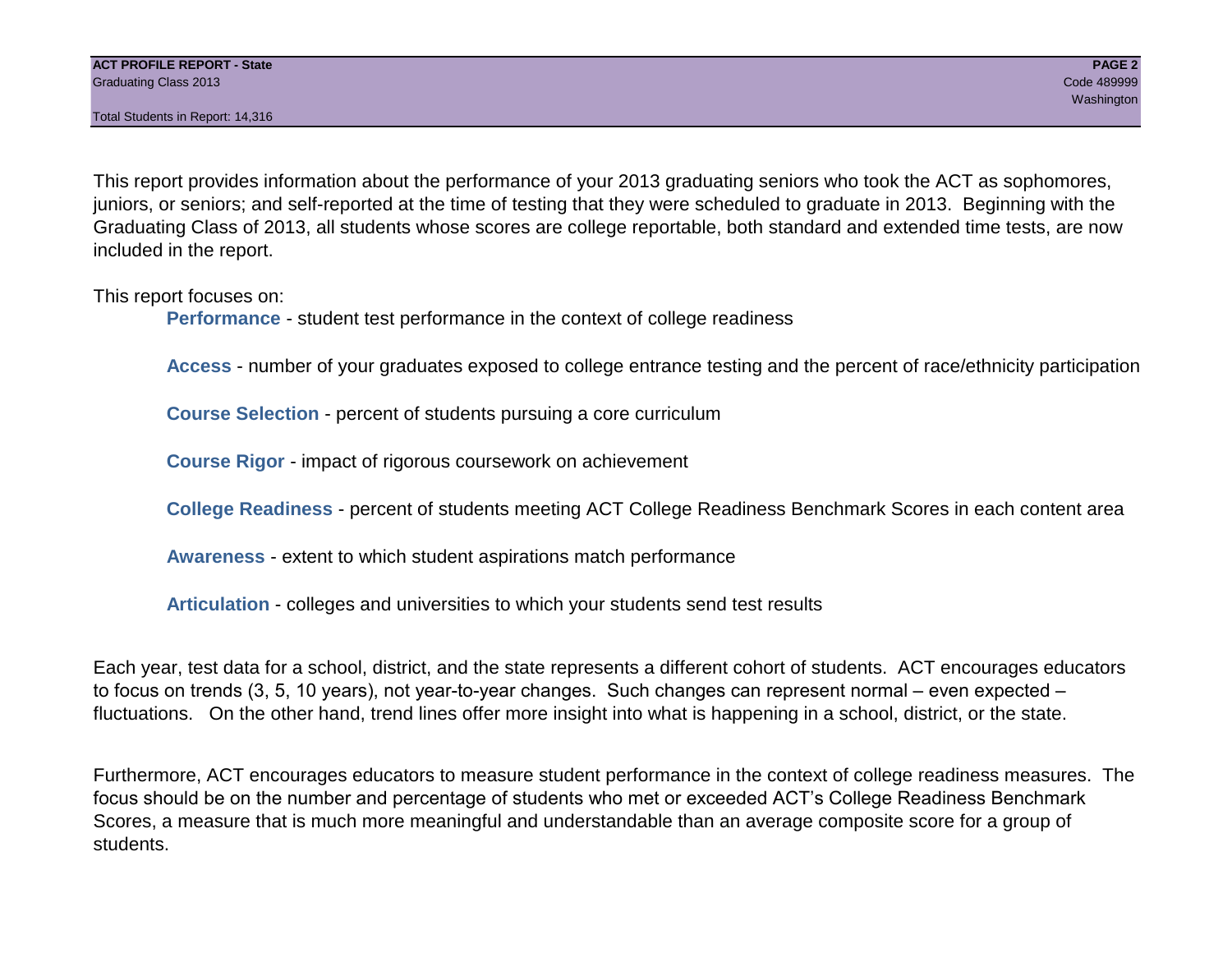Total Students in Report: 14,316

### **The ACT is a curriculum-based measure of college readiness. ACT components include:**

Tests of academic achievement in English, math, reading, science, and writing (optional) High school grade and course information Student Profile Section Career Interest Inventory

### **The ACT:**

Every few years, ACT conducts the **ACT National Curriculum Survey** to ensure its curriculum-based assessment tools accurately measure the skills high school teachers teach and instructors of entry-level college courses expect. The ACT is the only college readiness test designed to reflect the results of such a survey.

ACT's **College Readiness Standards** are sets of statements intended to help students, parents and educators understand the meaning of test scores. The standards relate test scores to the types of skills needed for success in high school and beyond. They serve as a direct link between what students have learned and what they are ready to do next. The ACT is the only college readiness test for which scores can be tied directly to standards. *Connecting College Readiness Standards to the Classroom* interpretive guides can be found at www.act.org/standard/infoserv.html.

Only the ACT reports **College Readiness Benchmark Scores** – A benchmark score is the minimum score needed on an ACT subject-area test to indicate a 50% chance of obtaining a B or higher or about a 75% chance of obtaining a C or higher in the corresponding credit-bearing college courses, which include English Composition, Algebra, Social Science and Biology. These scores were empirically derived based on the actual performance of students in college. The College Readiness Benchmark Scores, updated for 2013, are:

| College Course/Course Area | <b>ACT Test</b> | <b>Benchmark Score</b> |
|----------------------------|-----------------|------------------------|
| <b>English Composition</b> | English         | 18                     |
| Algebra                    | Mathematics     | 22                     |
| <b>Social Sciences</b>     | Reading         | 22                     |
| Biology                    | Science         | 23                     |

For more information, go to www.act.org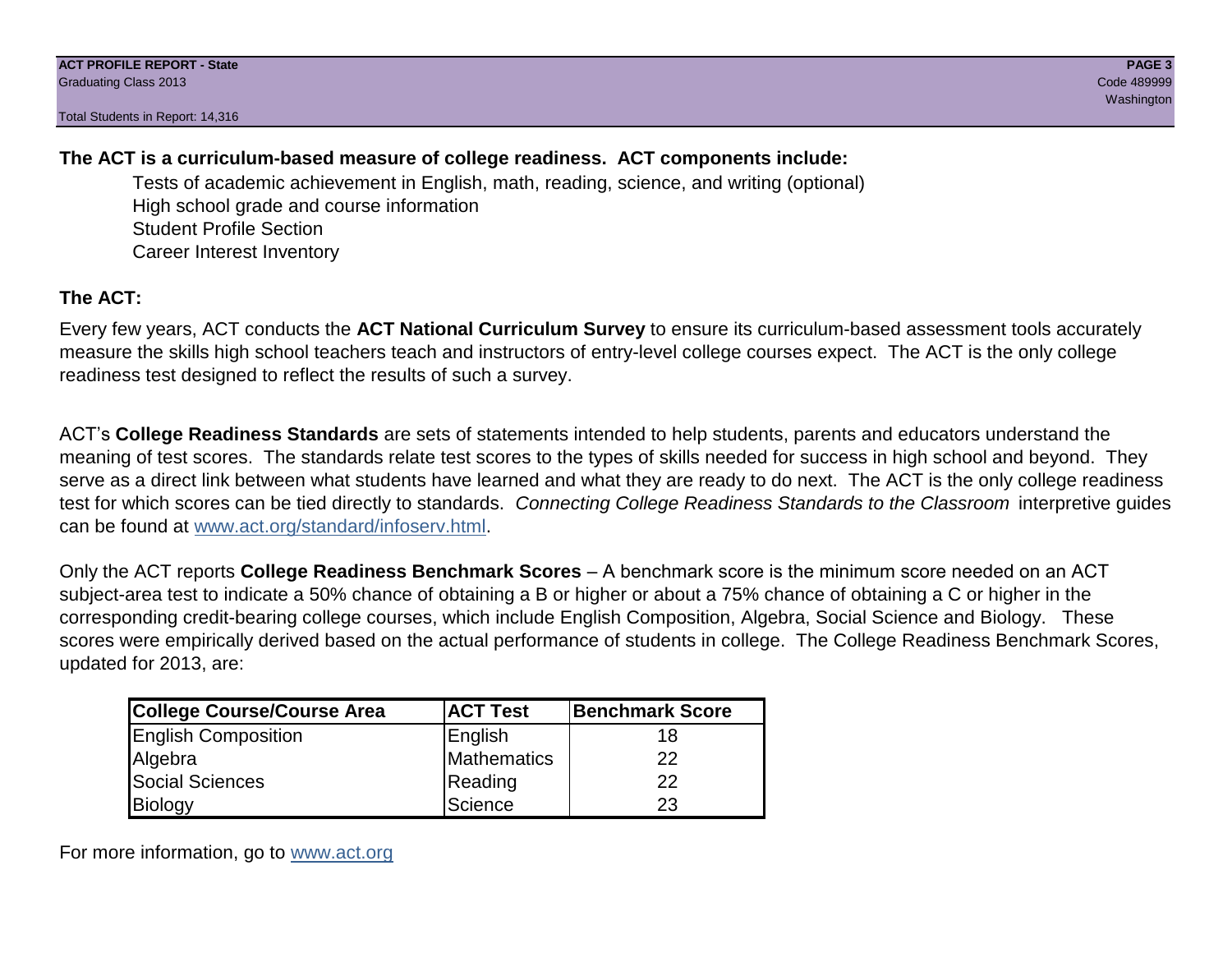#### **How to Improve Scores and Increase College Readiness**

39% of your students met all four ACT College Readiness Benchmark Scores (Table 1.1). To improve students' scores and increase the percentage of students identified as college ready, ACT suggests:

PROVIDING ACCESS FOR ALL STUDENTS TO TAKE THE ACT: 14,316 of your students are included in this report (the 'cohort'). Increasing access insures that more students have the opportunity to consider college and allows the reader to use this report to evaluate how well courses and instructional programs are preparing students for college and work.

MAKING CORE CURRICULUM A PRIORITY: Emphasize the need for all students to develop college and work ready skills, regardless of postsecondary aspirations. 70% of the students in the cohort reported taking courses that would be considered 'Core or More' (Table 1.4).

MAKING SURE STUDENTS ARE TAKING THE RIGHT KINDS OF COURSES: Table 3.2 reports 3% of the cohort took less than three years of math courses. Of these students, 14% were college ready. 9% of the cohort reported taking a course sequence of Algebra I, Algebra II, and Geometry. 12% of these students were college ready. In comparison, 67% of the students who took 3 or more years of math beyond Algebra I, Algebra II, and Geometry were college ready. Getting more students ready for Algebra prior to 9th grade will increase the chances that students will be prepared for and take advanced-level math courses.

Similarly, Table 3.2 reports 14% of the cohort took less than three years of natural science courses. 25% of these students were college ready. In comparison, 54% of students who took at least three years of science coursework were college ready.

EVALUATING RIGOR OF COURSES: Table 2.6 reports the percentage of students falling in each of the ACT College Readiness Standards score ranges. For example, approximately 33% of the cohort fall into the lowest three Mathematics score ranges. To increase these students' achievement, identify the standards they should focus on next by accessing ACT's College Readiness Standards at www.act.org/standard.

PLAN GUIDANCE ACTIVITIES BASED ON STUDENTS' CAREER AND COLLEGE ASPIRATIONS: Data in Tables 4.1 and 4.2 enable the reader to determine if aspirations are consistent with academic performance and whether among students with similar aspirations, academic performance is consistent across racial/ethnic groups.

For more information on interpreting data in this report, or to learn how ACT can help your students improve their readiness for college and the workplace, contact ACT Customer Service at 319-337-1309 or customerservices@act.org.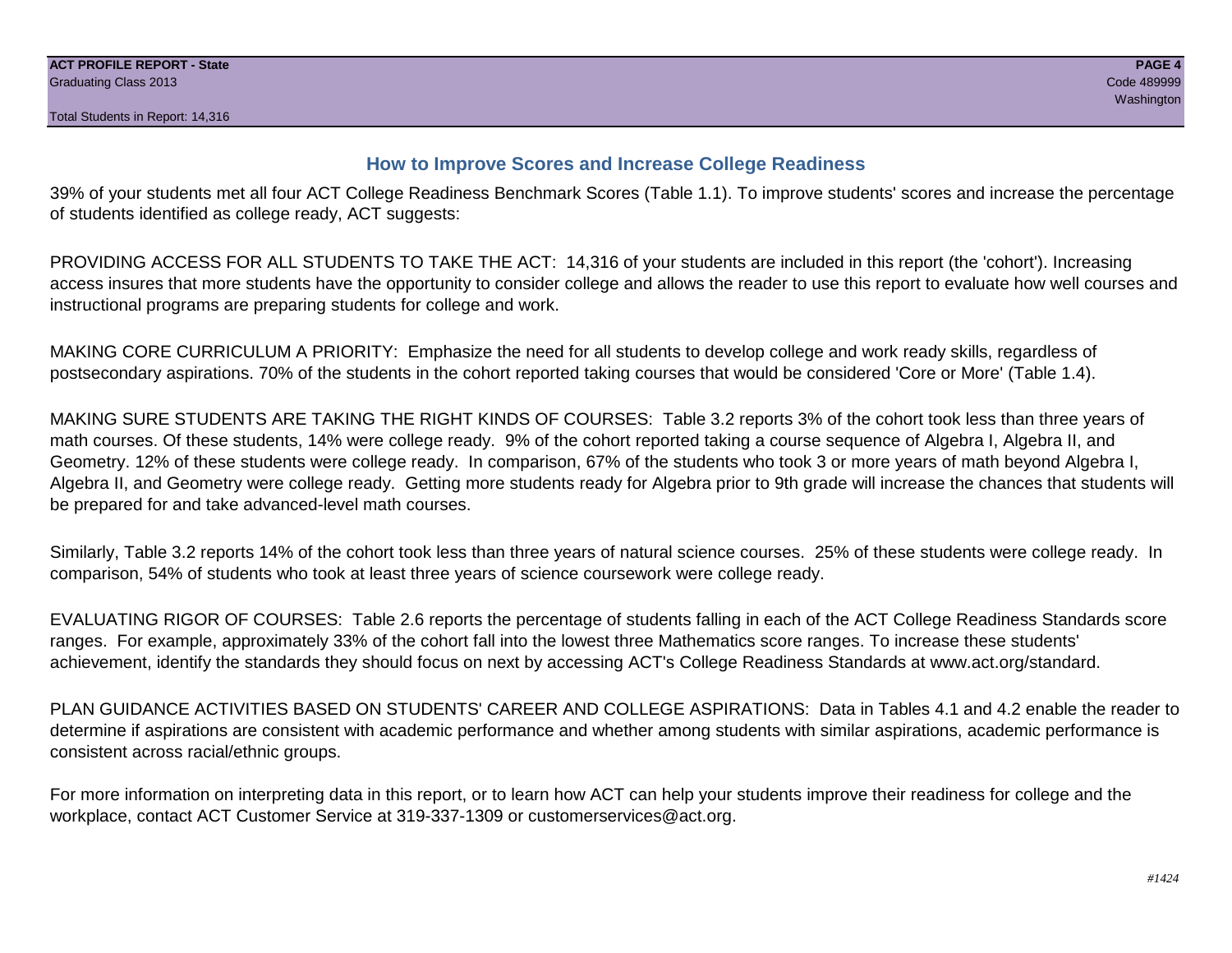**ACT PROFILE REPORT - State: SECTION I, EXECUTIVE SUMMARY PAGE 5** Graduating Class 2013 Code 489999

Total Students in Report: 14,316

# Section I Executive Summary

Beginning with the Graduating Class of 2013, all students whose scores are college reportable, both standard and extended time tests, are now included. Also beginning with the 2013 Graduating Class data, College Readiness Benchmarks for Reading and Science were updated to reflect the most recent college coursework research.

> To find the results of only standard time or extended time test takers, refer to Tables 1.7 and 1.8 on page 10.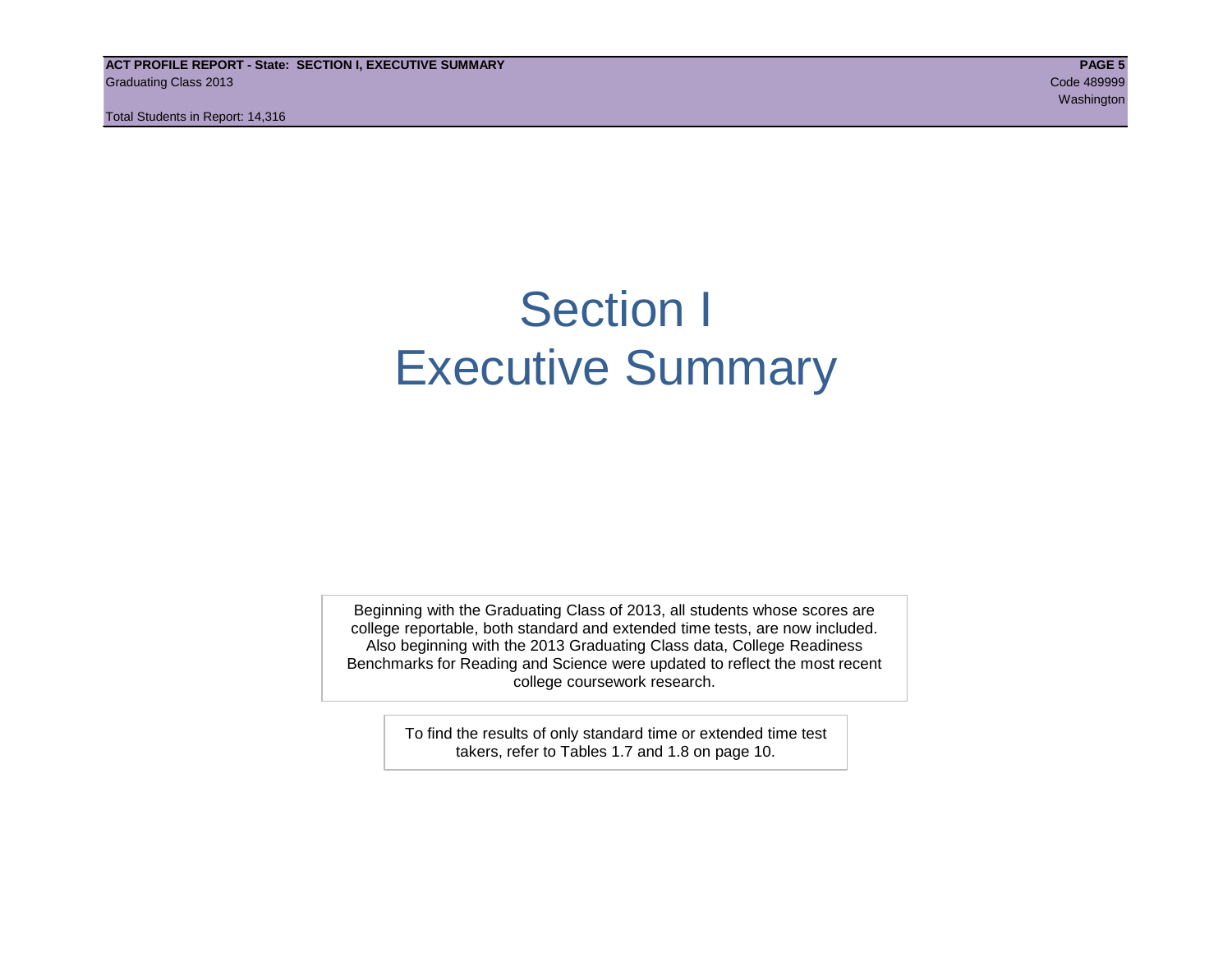#### **ACT PROFILE REPORT - State: SECTION I, EXECUTIVE SUMMARY PAGE 6** Graduating Class 2013 Code 489999

Total Students in Report: 14,316





**A benchmark score is the minimum score needed on an ACT subject-area test to indicate a 50% chance of obtaining a B or higher or about a 75% chance of obtaining a C or higher in the corresponding credit-bearing college course.**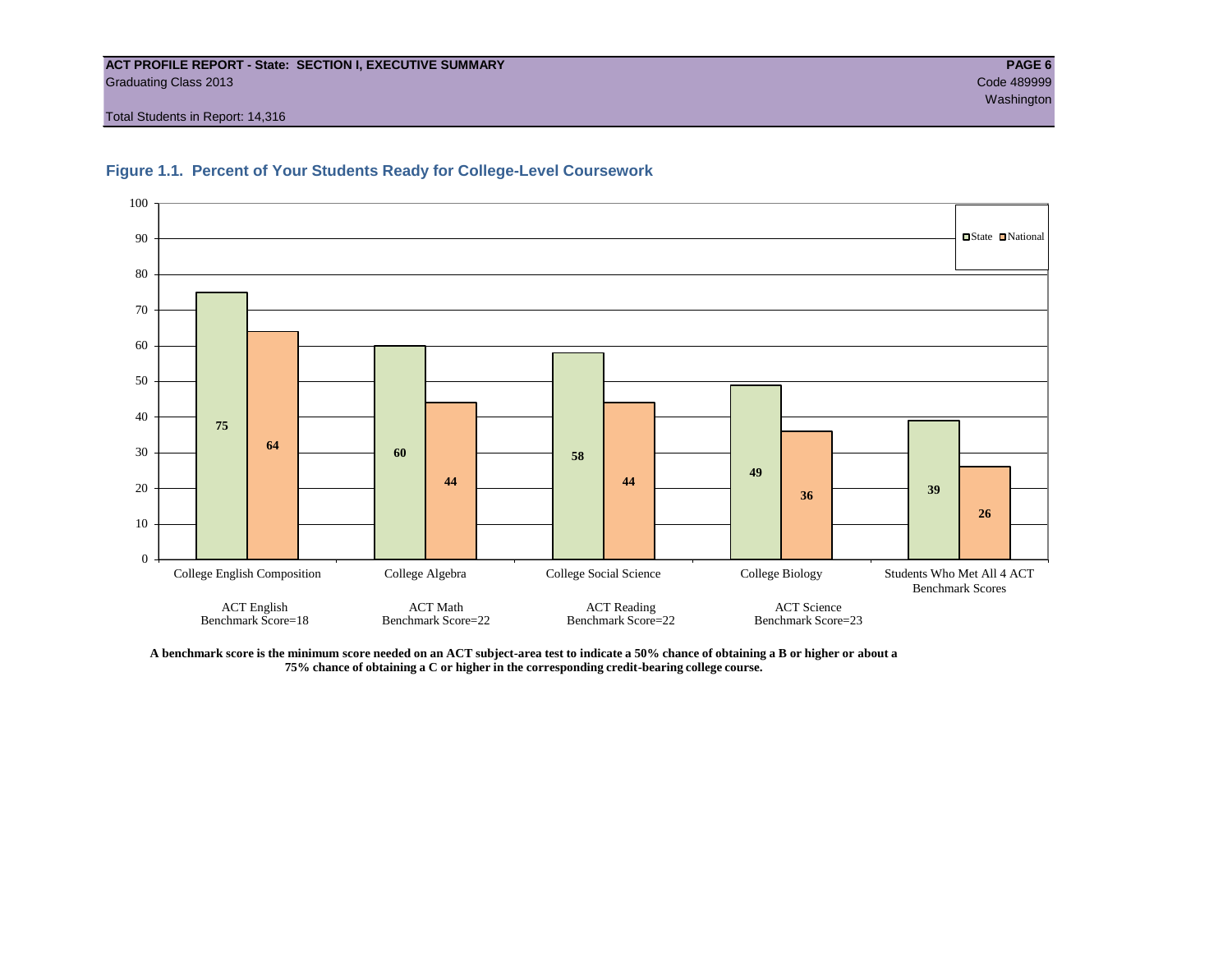# **ACT PROFILE REPORT - State: SECTION I, EXECUTIVE SUMMARY PAGE 7** Graduating Class 2013 Code 489999

washington and the control of the control of the control of the control of the control of the control of the control of the control of the control of the control of the control of the control of the control of the control

Total Students in Report: 14,316

|      |              | <b>Number of Students</b> |                | <b>Percent Who Met Benchmarks</b> |                    |          |              |          |                |          |                     |          |  |  |  |
|------|--------------|---------------------------|----------------|-----------------------------------|--------------------|----------|--------------|----------|----------------|----------|---------------------|----------|--|--|--|
|      |              | <b>Tested</b>             | <b>English</b> |                                   | <b>Mathematics</b> |          | Reading      |          | <b>Science</b> |          | <b>Met All Four</b> |          |  |  |  |
| Year | <b>State</b> | <b>National</b>           | <b>State</b>   | National                          |                    | National | <b>State</b> | National |                | National | <b>State</b>        | National |  |  |  |
| 2009 | 12,285       | .480,469                  | 77             | 67                                | 58                 | 42       | 66           | 53       | 38             | 28       | 33                  | 23       |  |  |  |
| 2010 | 12,897       | .568.835                  | 79             | 66                                | 61                 | 43       | 67           | 52       | 41             | 29       | 36                  | 24       |  |  |  |
| 2011 | 13,677       | .623,112                  | 76             | 66                                | 60                 | 45       | 64           | 52       | 40             | 30       | 35                  | 25       |  |  |  |
| 2012 | 13,929       | .666,017                  | 76             | 67                                | 62                 | 46       | 66           | 52       | 43             | 31       | 38                  | 25       |  |  |  |
| 2013 | 14,316       | 1,799,243                 | 75             | 64                                | 60                 | 44       | 58           | 44       | 49             | 36       | 39                  | 26       |  |  |  |

#### **Table 1.1. Five Year Trends—Percent of Students Who Met College Readiness Benchmarks**

#### **Table 1.2. Five Year Trends—Average ACT Scores**

|      |              | <b>Number of Students</b> |              | <b>Average ACT Scores</b> |                    |                 |                |                 |                |          |                  |          |  |
|------|--------------|---------------------------|--------------|---------------------------|--------------------|-----------------|----------------|-----------------|----------------|----------|------------------|----------|--|
|      |              | Tested                    |              | <b>English</b>            | <b>Mathematics</b> |                 | <b>Reading</b> |                 | <b>Science</b> |          | <b>Composite</b> |          |  |
| Year | <b>State</b> | National                  | <b>State</b> | <b>National</b>           |                    | <b>National</b> | <b>State</b>   | <b>National</b> | <b>State</b>   | National | <b>State</b>     | National |  |
| 2009 | 12,285       | .480.469                  | 22.4         | 20.6                      | 22.9               | 21.0            | 23.5           | 21.4            | 22.1           | 20.9     | 22.8             | 21.1     |  |
| 2010 | 12.897       | .568.835                  | 22.6         | 20.5                      | 23.1               | 21.0            | 23.5           | 21.3            | 22.5           | 20.9     | 23.0             | 21.0     |  |
| 2011 | 13,677       | ,623,112                  | 22.3         | 20.6                      | 22.9               | 21.1            | 23.1           | 21.3            | 22.3           | 20.9     | 22.8             | 21.1     |  |
| 2012 | 13,929       | .666,017                  | 22.3         | 20.5                      | 23.1               | 21.1            | 23.3           | 21.3            | 22.4           | 20.9     | 22.9             | 21.1     |  |
| 2013 | 14,316       | 1,799,243                 | 22.1         | 20.2                      | 22.8               | 20.9            | 23.3           | 21.1            | 22.5           | 20.7     | 22.8             | 20.9     |  |

#### **Table 1.3. Five Year Trends—Average ACT Scores Nationwide**

|      | <b>Number of Students</b> |                | <b>Average ACT Scores</b> |         |                |                  |  |  |  |  |  |  |  |
|------|---------------------------|----------------|---------------------------|---------|----------------|------------------|--|--|--|--|--|--|--|
| Year | Tested                    | <b>English</b> | <b>Mathematics</b>        | Reading | <b>Science</b> | <b>Composite</b> |  |  |  |  |  |  |  |
| 2009 | ,480,469                  | 20.6           | 21.0                      | 21.4    | 20.9           | 21.1             |  |  |  |  |  |  |  |
| 2010 | ,568,835                  | 20.5           | 21.0                      | 21.3    | 20.9           | 21.0             |  |  |  |  |  |  |  |
| 2011 | ,623,112                  | 20.6           | 21.1                      | 21.3    | 20.9           | 21.1             |  |  |  |  |  |  |  |
| 2012 | ,666,017                  | 20.5           | 21.1                      | 21.3    | 20.9           | 21.1             |  |  |  |  |  |  |  |
| 2013 | 1,799,243                 | 20.2           | 20.9                      | 21.1    | 20.7           | 20.9             |  |  |  |  |  |  |  |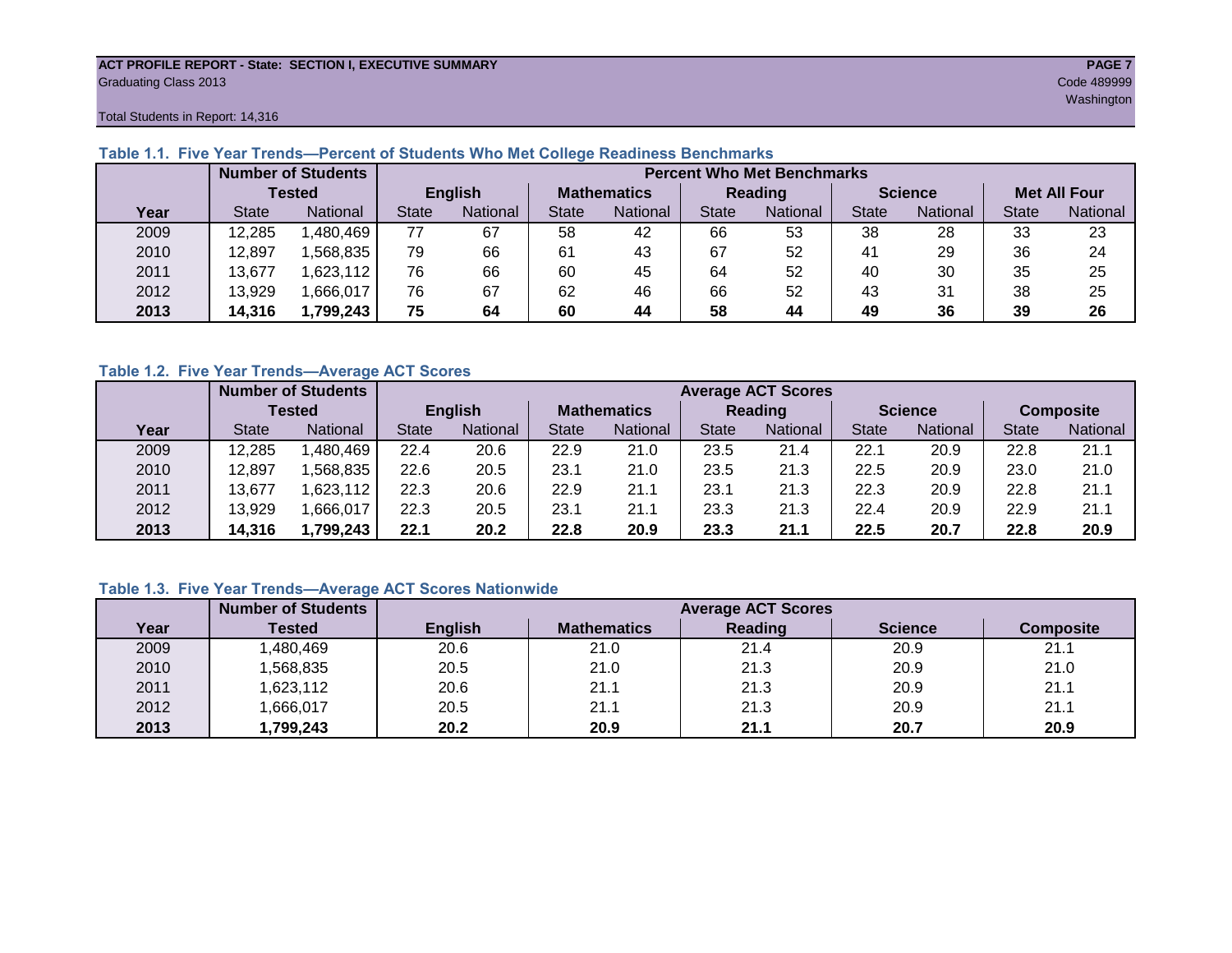#### **ACT PROFILE REPORT - State: SECTION I, EXECUTIVE SUMMARY PAGE 8** Graduating Class 2013 Code 489999

#### Total Students in Report: 14,316

|      |         | <b>Number of Students</b><br>Tested |      | Percent <sup>2</sup> |         | <b>English</b> |         | <b>Mathematics</b> |         | <b>Reading</b> |         | <b>Science</b> | <b>Composite</b> |           |
|------|---------|-------------------------------------|------|----------------------|---------|----------------|---------|--------------------|---------|----------------|---------|----------------|------------------|-----------|
|      |         |                                     | Core | Less                 |         |                |         |                    |         |                |         |                |                  |           |
|      | Core or | Less than                           | or   | than                 | Core or | Less than      | Core or | Less than          | Core or | Less than      | Core or | Less than      | Core or          | Less than |
| Year | More    | Core                                | More | Core                 | More    | Core           | More    | Core               | More    | Core           | More    | Core           | More             | Core      |
| 2009 | 8,592   | 3,238                               | 70   | 26                   | 23.3    | 20.7           | 23.8    | 21.3               | 24.3    | 22.0           | 22.9    | 20.8           | 23.7             | 21.3      |
| 2010 | 9,480   | 3,243                               | 74   | 25                   | 23.3    | 20.7           | 23.7    | 21.5               | 24.2    | 21.9           | 23.1    | 21.1           | 23.7             | 21.4      |
| 2011 | 9,864   | 3,584                               | 72   | 26                   | 23.3    | 20.2           | 23.7    | 21.0               | 23.9    | 21.3           | 23.0    | 20.5           | 23.6             | 20.9      |
| 2012 | 10.110  | 3,593                               | 73   | 26                   | 23.2    | 20.2           | 23.8    | 21.3               | 24.1    | 21.5           | 23.1    | 20.8           | 23.7             | 21.7      |
| 2013 | 10.091  | 3,896                               | 70   | 27                   | 23.1    | 20.1           | 23.6    | 21.1               | 24.1    | 21.4           | 23.2    | 20.7           | 23.7             | 21.0      |

#### **Table 1.4. Five Year Trends—Average ACT Scores by Level of Preparation**

<sup>1</sup>"Core or More" results correspond to students taking four or more years of English AND three or more years each of math, social studies, and natural science.

 $2$ Percent of all students tested. Numbers will not add up to 100% due to student non-response.

#### **Table 1.5. Five Year Trends—Percent and Average Composite Score by Race/Ethnicity**

|                                        | 2009   |     |      | 2010   |               |      | 2011   |     |      | 2012   |     |      | 2013   |     |      |
|----------------------------------------|--------|-----|------|--------|---------------|------|--------|-----|------|--------|-----|------|--------|-----|------|
|                                        | N      | %   | Avg  | N      | $\frac{9}{6}$ | Avg  | N      | %   | Avg  | N      | %   | Ava  | N      | %   | Avg  |
| <b>All Students</b>                    | 12.285 | 100 | 22.8 | 12.897 | 100           | 23.0 | 13.677 | 100 | 22.8 | 13.929 | 100 | 22.9 | 14.316 | 100 | 22.8 |
| <b>Black/African American</b>          | 528    |     | 17.5 | 517    |               | 18.1 | 590    |     | 17.8 | 551    | 4   | 17.6 | 558    |     | 17.8 |
| American Indian/Alaska Native          | 138    |     | 19.6 | 145    |               | 20.5 | 129    |     | 18.8 | 75     |     | 19.8 | 101    |     | 19.0 |
| White                                  | 7.957  | 65  | 23.6 | 8,371  | 65            | 23.8 | 8,511  | 62  | 23.8 | 8.305  | 60  | 24.0 | 8,399  | 59  | 24.0 |
| Hispanic/Latino                        | 851    |     | 18.4 | 972    | 8             | 18.7 | .463   |     | 18.5 | .737   | 12  | 18.8 | 1,813  | 13  | 18.3 |
| Asian                                  | ,337   |     | 23.2 | 1,462  | 11            | 23.3 | .335   | 10  | 23.5 | 1.412  | 10  | 23.5 | 1,434  | 10  | 23.2 |
| Native Hawaiian/Other Pacific Islander |        |     |      |        | 0             |      | 76     |     | 18.5 | 101    |     | 18.3 | 121    |     | 18.6 |
| Two or more races                      | 516    |     | 22.8 | 565    | 4             | 23.6 | 739    | 5   | 22.7 | 922    |     | 23.0 | 919    | 6   | 23.2 |
| Prefer not to respond/No response      | 958    |     | 23.4 | 865    |               | 22.9 | 834    | 6   | 23.3 | 826    | 6   | 23.9 | 971    |     | 23.9 |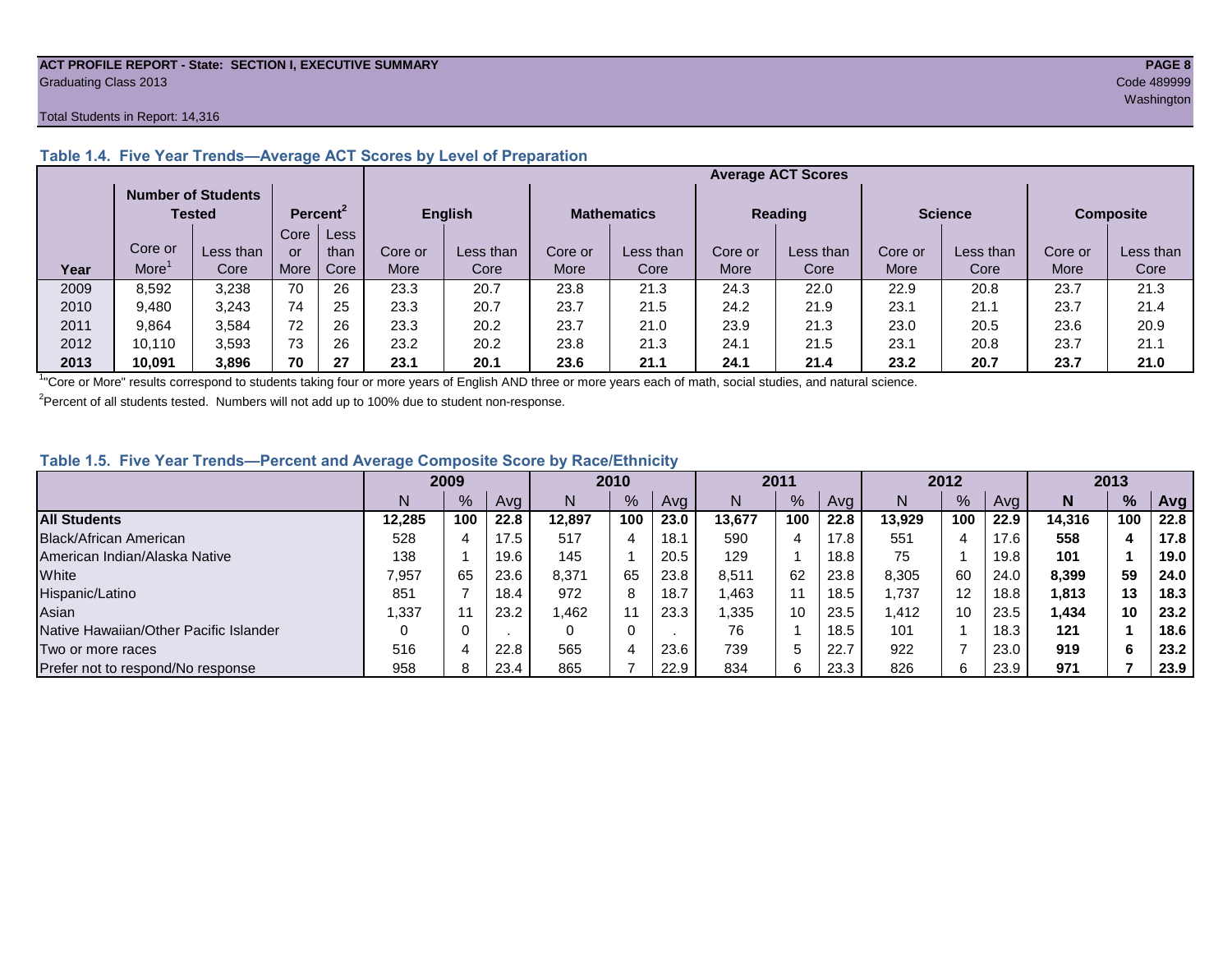# **ACT PROFILE REPORT - State: SECTION I, EXECUTIVE SUMMARY PAGE 9** Graduating Class 2013 Code 489999

#### Total Students in Report: 14,316

#### **Table 1.6. Percent of Students in College Readiness Standards Score Ranges**

| <b>CRS</b>    | <b>English</b>      | <b>Mathematics</b>     | <b>Reading</b>      | <b>Science</b>       |
|---------------|---------------------|------------------------|---------------------|----------------------|
| Range         | (Benchmark = $18$ ) | (Benchmark = $22$ )    | (Benchmark = $22$ ) | $(Benchmark = 23)$   |
|               | 100%                | 100%                   | 100%                | 100%                 |
| $1 - 12$      | 50%<br>13%<br>$9\%$ | 50%<br>$1\%$<br>$1\%$  | 50%<br>$8\%$<br>5%  | 50%<br>7%<br>$5\%$   |
|               | $0\%$               | $0\%$                  | $0\%$               | 0%                   |
| $13 - 15$     | 100%                | 100%                   | 100%                | 100%                 |
|               | 50%<br>13%<br>$9\%$ | 50%<br>14%<br>$8%$     | 50%<br>13%<br>9%    | 50%<br>10%<br>$6\%$  |
|               | $0\%$               | $0\%$                  | $0\%$               | $0\%$                |
|               | 100%                | 100%                   | 100%                | 100%                 |
| 16-19         | 50%<br>18%<br>15%   | 33%<br>50%<br>24%      | 50%<br>21%<br>17%   | 50%<br>23%<br>17%    |
|               | $0\%$               | $0\%$                  | $0\%$               | 0%                   |
|               | 100%                | 100%                   | 100%                | 100%                 |
| $20 - 23$     | 50%<br>24%<br>25%   | 50%<br>19%<br>19%      | 50%<br>24%<br>22%   | 30%<br>29%<br>50%    |
|               | $0\%$               | $0\%$                  | $0\%$               | 0%                   |
|               | 100%                | 100%                   | 100%                | 100%                 |
| 24-27         | 50%<br>20%<br>16%   | 30%<br>50%<br>21%      | 50%<br>18%<br>15%   | 27%<br>50%<br>20%    |
|               | $0\%$               | $0\%$                  | 0%                  | 0%                   |
|               | 100%                | 100%                   | 100%                | 100%                 |
| 28-32         | 50%<br>15%<br>10%   | 50%<br>14%<br>$9\%$    | 50%<br>20%<br>13%   | 50%<br>12%<br>$8\%$  |
|               | $0\%$               | $0\%$                  | 0%                  | 0%                   |
|               | 100%                | 100%                   | 100%                | 100%                 |
| 33-36         | 50%<br>8%           | 50%                    | 50%<br>10%          | 50%                  |
|               | $5\%$<br>$0\%$      | $5\%$<br>$3%$<br>$0\%$ | 5%<br>$0\%$         | $4\%$<br>2%<br>$0\%$ |
|               | 100%<br>75%         | 100%                   | 100%                | 100%                 |
| % At or Above | 64%                 | 60%<br>44%             | 58%<br>44%          | 49%                  |
| Benchmark     | 50%                 | 50%                    | 50%                 | 36%<br>50%           |
|               | $0\%$               | $0\%$                  | $0\%$               | $0\%$                |
|               |                     | $=$ State              | $=$ National        |                      |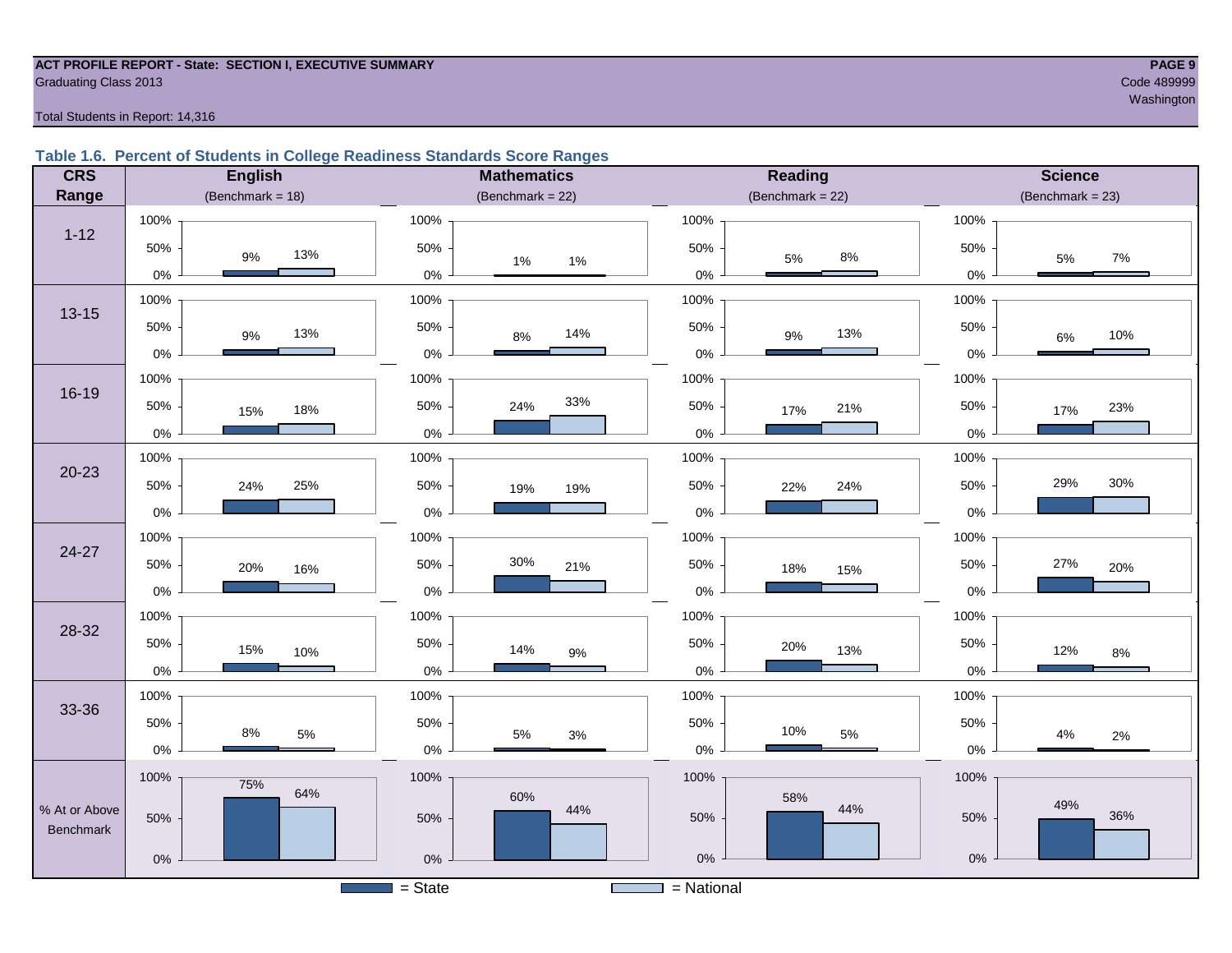# **ACT PROFILE REPORT- State: SECTION II, ACADEMIC ACHIEVEMENT PAGE 10** Graduating Class 2013 Code 489999

Total Students in Report: 14,316

| <b>Student Group</b> | <b>Test Session</b>  |          |         | <b>Average ACT Scores</b> |             |         |         |           |  |  |  |  |
|----------------------|----------------------|----------|---------|---------------------------|-------------|---------|---------|-----------|--|--|--|--|
|                      | <b>Duration</b>      | N        | Percent | English                   | Mathematics | Reading | Science | Composite |  |  |  |  |
|                      | <b>Standard Time</b> | 14,087   | 98      | 22.2                      | 22.9        | 23.2    | 22.4    | 22.8      |  |  |  |  |
| <b>State</b>         | <b>Extended Time</b> | 229      |         | 21.7                      | 22.1        | 24.0    | 22.8    | 22.8      |  |  |  |  |
|                      | Total                | 14,316   | 100     | 22.1                      | 22.8        | 23.3    | 22.5    | 22.8      |  |  |  |  |
|                      | <b>Standard Time</b> | ,727,041 | 96      | 20.4                      | 21.0        | 21.3    | 20.9    | 21.0      |  |  |  |  |
| <b>National</b>      | <b>Extended Time</b> | 72,202   | 4       | 15.9                      | 17.7        | 18.1    | 17.9    | 17.5      |  |  |  |  |
|                      | Total                | ,799,243 | 100     | 20.2                      | 20.9        | 21.1    | 20.7    | 20.9      |  |  |  |  |

#### **Table 1.7. Average ACT College Reportable Scores by Test Session Duration**

#### **Table 1.8. Percent of Students Who Met College Readiness Benchmark Scores by Test Session Duration**

| <b>Student Group</b> | <b>Test Session</b>  |         | <b>Percent of Students</b> |         | Met     |          |
|----------------------|----------------------|---------|----------------------------|---------|---------|----------|
|                      | <b>Duration</b>      | English | Mathematics                | Reading | Science | All Four |
|                      | Standard Time        | 75      | 60                         | 58      | 49      | 39       |
| <b>State</b>         | <b>Extended Time</b> | 73      | 55                         | 62      | 52      | 38       |
|                      | Total                | 75      | 60                         | 58      | 49      | 39       |
|                      | <b>Standard Time</b> | 65      | 45                         | 45      | 37      | 27       |
| <b>National</b>      | <b>Extended Time</b> | 35      | 20                         | 28      | 20      | 13       |
|                      | Total                | 64      | 44                         | 44      | 36      | 26       |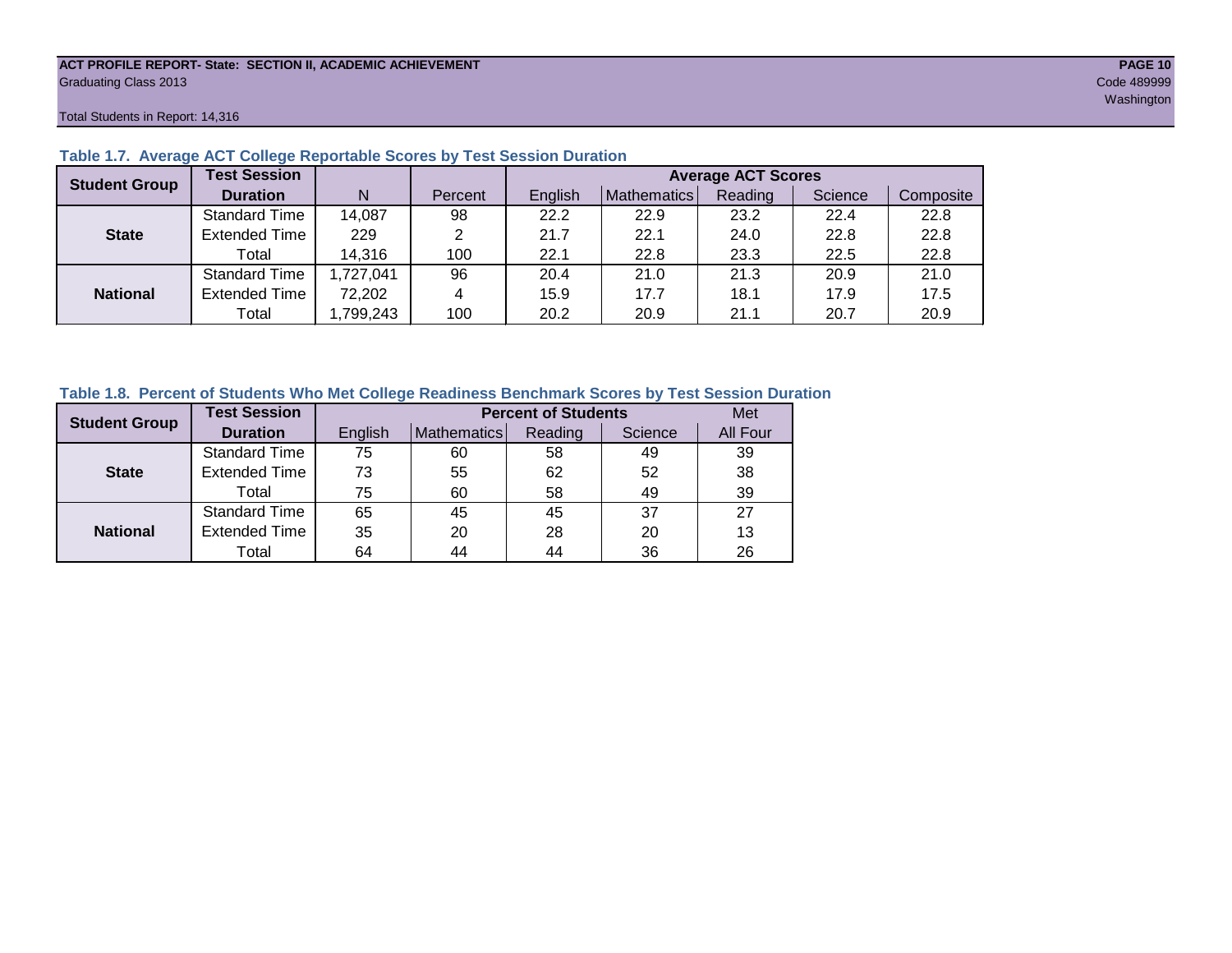# Section II Academic Achievement

Beginning with the Graduating Class of 2013, all students whose scores are college reportable, both standard and extended time tests, are now included. Also beginning with the 2013 Graduating Class data, College Readiness Benchmarks for Reading and Science were updated to reflect the most recent college coursework research.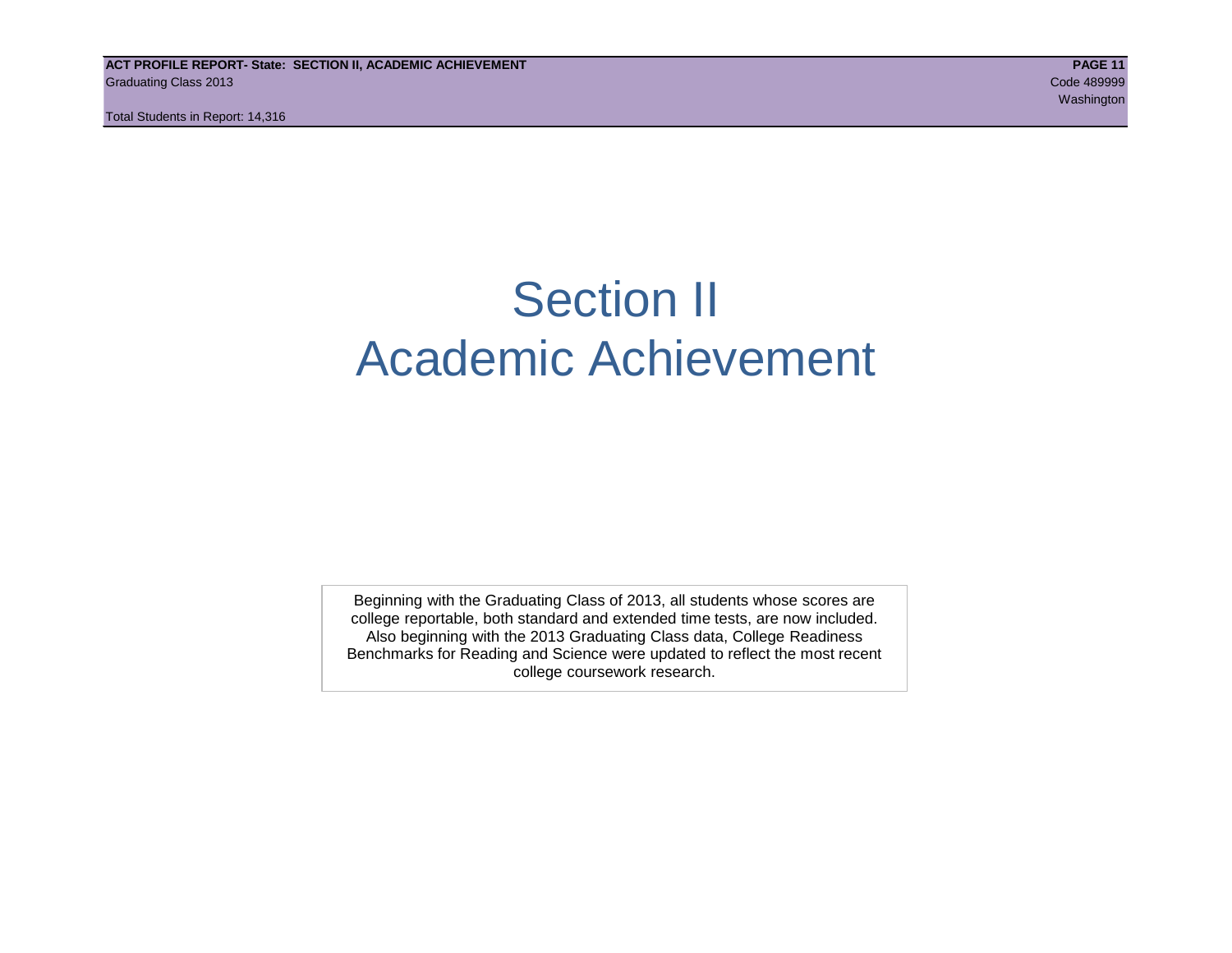# **ACT PROFILE REPORT- State: SECTION II, ACADEMIC ACHIEVEMENT PAGE 12** Code 489999<br>Code 489999<br>Washington

Total Students in Report: 14,316

|  | Table 2.1. ACT Score Distributions, Cumulative Percentages (CP <sup>1</sup> ), and Score Averages |  |  |  |
|--|---------------------------------------------------------------------------------------------------|--|--|--|
|  |                                                                                                   |  |  |  |

| <b>ACT Scale</b> |          | <b>English</b> |                | <b>Mathematics</b> |                | Reading        |                | <b>Science</b> |                 | <b>Composite</b><br><b>ACT Scale</b> |                  |
|------------------|----------|----------------|----------------|--------------------|----------------|----------------|----------------|----------------|-----------------|--------------------------------------|------------------|
| <b>Score</b>     | N        | <b>CP</b>      | N              | CP                 | N              | CP             | $\mathsf{N}$   | CP             | N.              | CP                                   | <b>Score</b>     |
| 36               | 109      | 100            | 80             | 100                | 248            | 100            | 133            | 100            | $\overline{18}$ | 100                                  | $\overline{36}$  |
| 35               | 287      | 99             | 156            | 99                 | 130            | 98             | 185            | 99             | 95              | 100                                  | 35               |
| 34               | 332      | 97             | 295            | 98                 | 463            | 97             | 136            | 98             | 186             | 99                                   | 34               |
| 33               | 426      | 95             | 214            | 96                 | 552            | 94             | 138            | 97             | 264             | 98                                   | 33               |
| 32               | 335      | 92             | 239            | 95                 | 550            | 90             | 263            | 96             | 329             | 96                                   | 32               |
| 31               | 389      | 90             | 235            | 93                 | 765            | 86             | 289            | 94             | 430             | 94                                   | 31               |
| 30               | 427      | 87             | 343            | 91                 | 496            | 81             | 359            | 92             | 500             | 91                                   | 30               |
| 29               | 393      | 84             | 468            | 89                 | 510            | 78             | 402            | $90\,$         | 595             | 87                                   | 29               |
| 28               | 556      | 81             | 705            | 86                 | 506            | 74             | 455            | 87             | 708             | 83                                   | 28               |
| 27               | 509      | 77             | 932            | 81                 | 546            | 71             | 615            | 84             | 742             | 78                                   | 27               |
| 26               | 691      | 74             | 1,092          | 74                 | 571            | 67             | 720            | 79             | 791             | 73                                   | 26               |
| 25               | 734      | 69             | 1,117          | 67                 | 532            | 63             | 1,172          | 74             | 913             | 67                                   | 25               |
| 24               | 907      | 64             | 1,098          | 59                 | 920            | 59             | 1,328          | 66             | 960             | 61                                   | 24               |
| 23               | 834      | 57             | 854            | 51                 | 629            | 53             | 888            | 57             | 963             | 54                                   | 23               |
| 22               | 750      | 52             | 734            | 45                 | 829            | 48             | 1,116          | 51             | 973             | 48                                   | 22               |
| 21               | 979      | 46             | 633            | 40                 | 870            | 42             | 1,280          | 43             | 907             | 41                                   | 21               |
| 20               | 920      | 40             | 471            | 36                 | 850            | 36             | 916            | 34             | 816             | 35                                   | 20               |
| 19               | 612      | 33             | 666            | 32                 | 645            | $30\,$         | 810            | $27\,$         | 771             | 29                                   | 19               |
| 18               | 486      | 29             | 720            | 28                 | 692            | 26             | 725            | 22             | 636             | 23                                   | 18               |
| 17               | 430      | 25             | 945            | 23                 | 495            | 21             | 445            | 17             | 604             | 19                                   | $17$             |
| 16               | 548      | 22             | 1,042          | 16                 | 544            | 18             | 412            | 14             | 498             | 15                                   | 16               |
| 15               | 583      | 19             | 746            | $\boldsymbol{9}$   | 529            | 14             | 345            | 11             | 472             | 11                                   | 15               |
| 14               | 425      | 15             | 336            | $\overline{4}$     | 388            | 10             | 279            | 8              | 428             | $\bf 8$                              | 14               |
| 13               | 332      | 12             | 122            | $\overline{1}$     | 401            | $\overline{7}$ | 240            | 6              | 309             | $\mathbf 5$                          | 13               |
| 12               | 304      | 9              | 39             | $\mathbf 1$        | 297            | 5              | 216            | 5              | 250             | 3                                    | 12               |
| 11               | 298      | $\overline{7}$ | 23             | 1                  | 170            | 3              | 179            | 3              | 99              | $\mathbf{1}$                         | 11               |
| 10               | 274      | 5              | 5              |                    | 83             |                | 113            | $\overline{2}$ | 29              |                                      | $10$             |
| 9                | 174      | 3              | 3              |                    | 36             |                | 81             |                | 18              |                                      | $\boldsymbol{9}$ |
| 8                | 161      | $\overline{2}$ | $\overline{2}$ |                    | 25             |                | 46             |                | $\overline{7}$  |                                      | 8                |
| $\overline{7}$   | 68       |                | 1              |                    | 20             |                | $\overline{7}$ |                | $\overline{4}$  |                                      | $\overline{7}$   |
| 6                | 22       |                | $\mathbf 0$    |                    | 13             |                | 13             |                | 1               |                                      | 6                |
| 5                | 14       |                | $\Omega$       |                    | $\overline{7}$ |                | $\overline{2}$ |                | $\Omega$        |                                      | 5                |
| 4                | 3        |                | $\mathbf 0$    |                    | $\mathsf 3$    |                | $\mathbf 2$    |                | 0               |                                      | 4                |
| 3                | 3        |                | $\mathbf 0$    | 1                  | $\mathbf 0$    |                | $\mathbf{3}$   |                | $\mathbf 0$     |                                      | 3                |
| $\overline{2}$   |          |                | 0              |                    |                |                | $\mathbf 0$    | 1              | $\Omega$        |                                      | $\overline{2}$   |
|                  | $\Omega$ | $\overline{1}$ | $\Omega$       | $\overline{1}$     | $\Omega$       |                | 3              | $\overline{1}$ | $\Omega$        |                                      | Avg (SD)         |
| Avg (SD)         |          | 22.1(6.8)      |                | 22.8(5.5)          |                | 23.3(6.6)      |                | 22.5(5.5)      |                 | 22.8(5.6)                            |                  |

<sup>1</sup>CP is the cumulative percent of students at or below a score point.

Note: Shaded portions of columns identify the students who met/exceeded the ACT College Readiness Benchmark Scores.

washington and the control of the control of the control of the control of the control of the control of the control of the control of the control of the control of the control of the control of the control of the control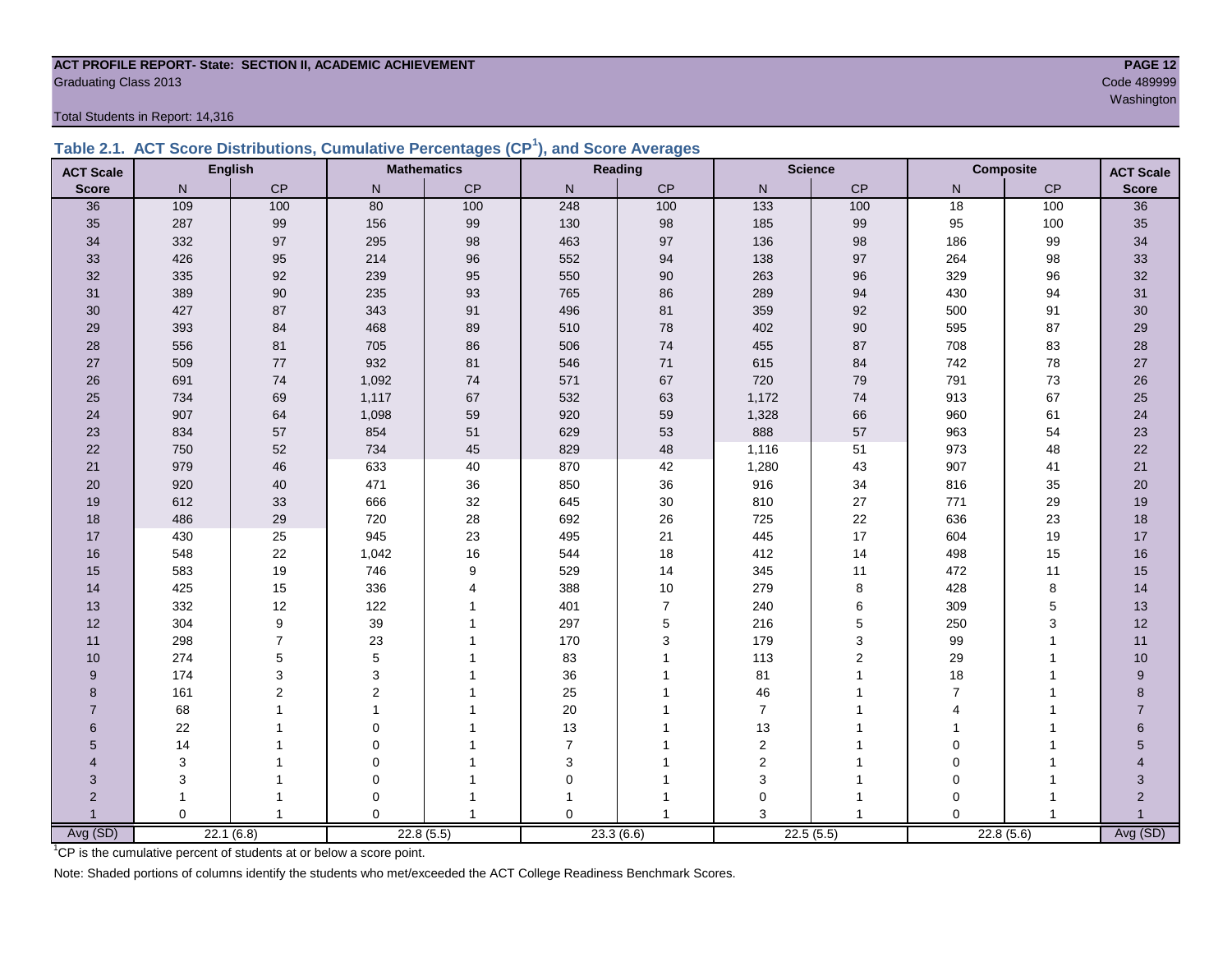#### **ACT PROFILE REPORT- State: SECTION II, ACADEMIC ACHIEVEMENT PAGE 13** Graduating Class 2013 Code 489999

#### Total Students in Report: 14,316

|                  |                         | <b>English</b> |                          |                |                        |                | <b>Reading</b>         |           | <b>Mathematics</b>    |           |                            |                         |                        |           |                  |
|------------------|-------------------------|----------------|--------------------------|----------------|------------------------|----------------|------------------------|-----------|-----------------------|-----------|----------------------------|-------------------------|------------------------|-----------|------------------|
|                  |                         |                |                          |                | <b>Social Studies/</b> |                |                        |           | <b>Pre/Elementary</b> |           | <b>Algebra/ Coordinate</b> |                         | <b>Plane Geometry/</b> |           |                  |
| <b>ACT Scale</b> | <b>Usage/ Mechanics</b> |                | <b>Rhetorical Skills</b> |                | <b>Sciences</b>        |                | <b>Arts/Literature</b> |           |                       | Algebra   |                            | Geometry                | <b>Trigonometry</b>    |           | <b>ACT Scale</b> |
| <b>Score</b>     | N.                      | <b>CP</b>      | N                        | CP             | N                      | <b>CP</b>      | N                      | <b>CP</b> | N.                    | <b>CP</b> | N.                         | <b>CP</b>               | N                      | <b>CP</b> | <b>Score</b>     |
| 18               | 829                     | 100            | 464                      | 100            | 713                    | 100            | 920                    | 100       | 990                   | 100       | 161                        | 100                     | 253                    | 100       | 18               |
| 17               | 1,012                   | 94             | 194                      | 97             | 1,207                  | 95             | 1,071                  | 94        | 898                   | 93        | 322                        | 99                      | 66                     | 98        | 17               |
| 16               | 847                     | 87             | 1.245                    | 95             | 1.136                  | 87             | 1.240                  | 86        | 898                   | 87        | 473                        | 97                      | 914                    | 98        | 16               |
| 15               | 839                     | 81             | 1.197                    | 87             | 1,039                  | 79             | 1.241                  | 77        | 1.345                 | 81        | 1.210                      | 93                      | 1.295                  | 91        | 15               |
| 14               | 887                     | 75             | 1,301                    | 78             | 932                    | 71             | 1.115                  | 69        | 1,161                 | 71        | 1,625                      | 85                      | 1,522                  | 82        | 14               |
| 13               | 974                     | 69             | 1,320                    | 69             | 1,208                  | 65             | 1.154                  | 61        | 1,353                 | 63        | 1,958                      | 74                      | 1,592                  | 72        | 13               |
| 12               | 1,017                   | 62             | 1.821                    | 60             | 1,460                  | 56             | 1.107                  | 53        | 1,484                 | 54        | 1.714                      | 60                      | 2,265                  | 61        | 12               |
| 11               | 1,458                   | 55             | 1,279                    | 47             | 1,269                  | 46             | 1,332                  | 45        | 1,280                 | 43        | 1,578                      | 48                      | 1,272                  | 45        | 11               |
| 10               | 1,364                   | 45             | 1,202                    | 38             | 1,164                  | 37             | 1,031                  | 36        | 1,037                 | 34        | 1,678                      | 37                      | 1,254                  | 36        | 10               |
| 9                | 1,221                   | 36             | 1,252                    | 30             | 1,112                  | 29             | 801                    | 29        | 840                   | 27        | 1.164                      | 25                      | 1,496                  | 27        | 9                |
| 8                | 900                     | 27             | 905                      | 21             | 984                    | 21             | 1.082                  | 23        | 1.030                 | 21        | 1.116                      | 17                      | 949                    | 17        | 8                |
| $\overline{7}$   | 835                     | 21             | 653                      | 15             | 988                    | 15             | 747                    | 16        | 1,117                 | 14        | 579                        | 9                       | 587                    | 10        | $\overline{7}$   |
| 6                | 616                     | 15             | 546                      | 10             | 530                    | 8              | 562                    | 10        | 497                   | 6         | 343                        | 5                       | 413                    | 6         | 6                |
| 5                | 611                     | 11             | 442                      | $\overline{7}$ | 281                    | 4              | 551                    | 6         | 256                   | 3         | 152                        | 3                       | 118                    | 3         | 5                |
| 4                | 447                     | 6              | 299                      | 3              | 146                    | $\overline{2}$ | 234                    | 3         | 92                    | 1         | 121                        | $\overline{2}$          | 197                    | 2         | 4                |
| 3                | 301                     | 3              | 146                      | 1              | 74                     | 1              | 84                     | 1         | 25                    |           | 75                         | $\mathbf{1}$            | 22                     | 1         | 3                |
| $\mathbf{2}$     | 136                     |                | 44                       |                | 42                     |                | 38                     | 1         | 12                    |           | 11                         | 1                       | 68                     |           | $\overline{2}$   |
|                  | 22                      | $\overline{ }$ | 6                        |                | 31                     |                | 6                      | 1         |                       |           | 36                         | $\overline{\mathbf{A}}$ | 33                     |           |                  |
| Avg (SD)         | 11.1(4.1)               |                | 11.4(3.5)                |                | 11.8(3.7)              |                | 11.9(3.9)              |           | 12.0(3.6)             |           | 11.5(3.0)                  |                         | 11.5(3.1)              |           | Avg (SD)         |

**Table 2.2. ACT Subscore Distributions, Cumulative Percentages (CP<sup>1</sup> ), and Subscore Averages**

 $1$ <sup>-1</sup>CP is the cumulative percent of students at or below a score point.

#### **Table 2.3. ACT Score Quartile Values**

| <b>Quartile</b>      | <b>Enalish</b> | <b>Mathematics</b> | Reading  | <b>Science</b> | Composite |
|----------------------|----------------|--------------------|----------|----------------|-----------|
| Q3 (75th Percentile) | <u>_</u>       |                    | 29       | 26             | <u>.</u>  |
| Q2 (50th Percentile) | າາ<br>ے        | ົາ<br>ںے           | nn<br>ںے | nn<br>--       | nn<br>دے  |
| Q1 (25th Percentile) |                | 10                 |          | $\sim$<br>č    |           |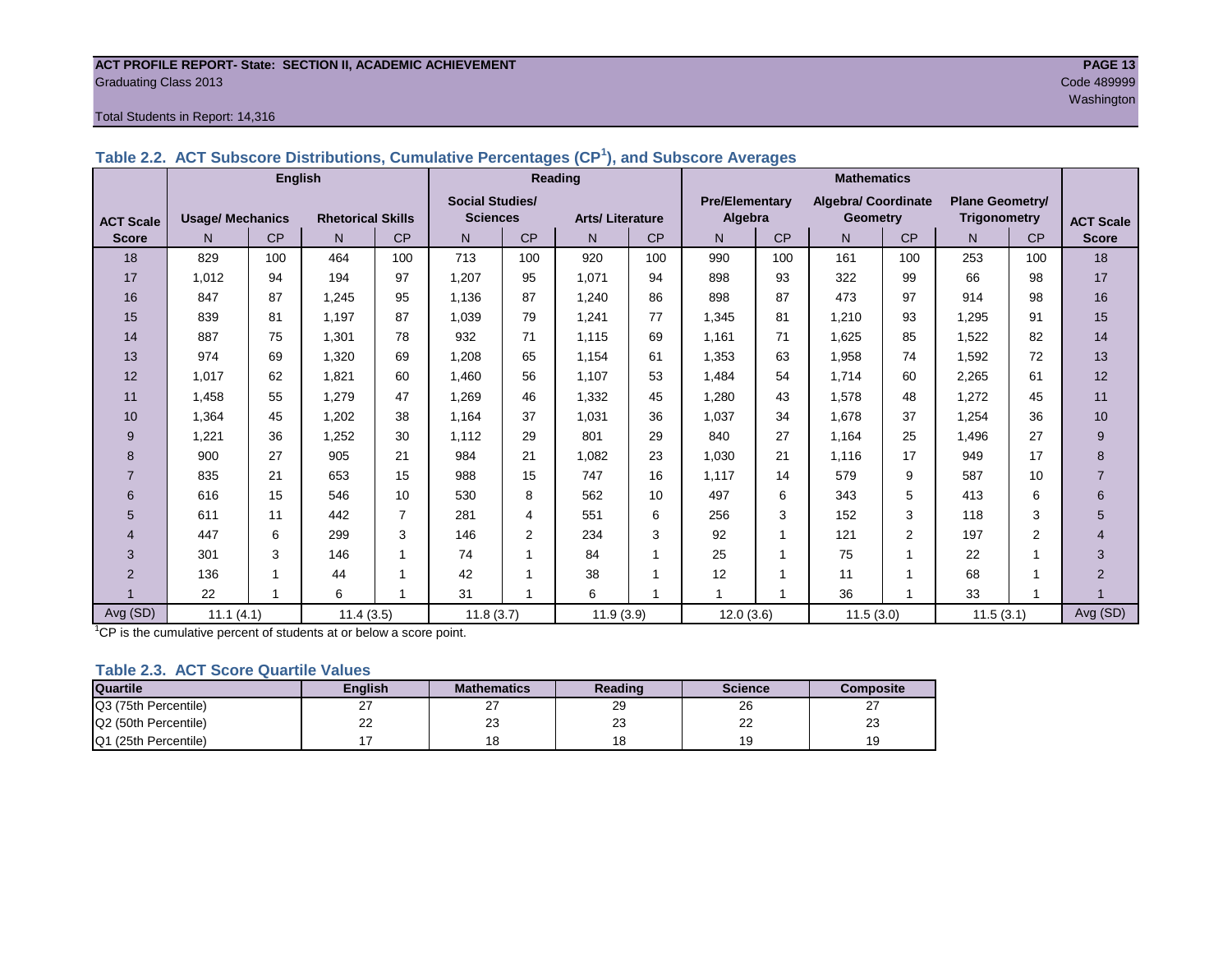Total Students in Report: 14,316

#### **Table 2.4. Average ACT Composite Scores for Race/Ethnicity by Level of Preparation**

| <b>Student</b>  |                                 | Number of Students | <b>Percent Taking</b>     |                     | <b>Average ACT Composite Score</b> |
|-----------------|---------------------------------|--------------------|---------------------------|---------------------|------------------------------------|
| <b>Group</b>    | <b>Race/Ethnicity</b>           | <b>Tested</b>      | Core or More <sup>1</sup> | <b>Core or More</b> | <b>Less Than Core</b>              |
|                 | <b>All Students</b>             | 14,316             | 70                        | 23.7                | 21.0                               |
|                 | Black/African American          | 558                | 69                        | 18.5                | 16.4                               |
|                 | American Indian/Alaska Native   | 101                | 51                        | 20.7                | 17.4                               |
|                 | White                           | 8,399              | 73                        | 24.5                | 22.6                               |
| <b>State</b>    | Hispanic/Latino                 | 1,813              | 57                        | 19.8                | 16.4                               |
|                 | Asian                           | 1,434              | 75                        | 23.9                | 21.7                               |
|                 | Native Hawaiian/Other Pac. Isl. | 121                | 65                        | 20.0                | 16.0                               |
|                 | Two or more races               | 919                | 72                        | 23.6                | 22.2                               |
|                 | Prefer not/No Response          | 971                | 69                        | 24.8                | 22.1                               |
|                 | <b>All Students</b>             | 1,799,243          | 74                        | 21.7                | 18.7                               |
|                 | Black/African American          | 239,598            | 69                        | 17.5                | 15.6                               |
|                 | American Indian/Alaska Native   | 14,217             | 62                        | 19.1                | 16.5                               |
|                 | White                           | 1,034,712          | 76                        | 22.9                | 20.0                               |
| <b>National</b> | Hispanic/Latino                 | 259,741            | 72                        | 19.5                | 17.2                               |
|                 | Asian                           | 71,677             | 81                        | 24.1                | 21.5                               |
|                 | Native Hawaiian/Other Pac. Isl. | 4,772              | 71                        | 20.5                | 17.5                               |
|                 | Two or more races               | 64,221             | 74                        | 21.9                | 19.2                               |
|                 | Prefer not/No Response          | 110,305            | 58                        | 22.4                | 18.4                               |

<sup>1</sup>"Core or More" results correspond to students taking four or more years of English AND three or more years each of math, social studies, and natural science.

#### **Table 2.5. Average ACT Scores by Race/Ethnicity**

| <b>Student</b>  |                                 |                |                    |                |                |                  |
|-----------------|---------------------------------|----------------|--------------------|----------------|----------------|------------------|
| Group           | <b>Race/Ethnicity</b>           | <b>English</b> | <b>Mathematics</b> | <b>Reading</b> | <b>Science</b> | <b>Composite</b> |
|                 | <b>All Students</b>             | 22.1           | 22.8               | 23.3           | 22.5           | 22.8             |
|                 | Black/African American          | 16.6           | 18.3               | 18.2           | 17.6           | 17.8             |
|                 | American Indian/Alaska Native   | 17.2           | 19.4               | 19.2           | 19.6           | 19.0             |
|                 | White                           | 23.7           | 23.6               | 24.6           | 23.5           | 24.0             |
| <b>State</b>    | Hispanic/Latino                 | 16.7           | 18.8               | 18.6           | 18.4           | 18.3             |
|                 | Asian                           | 22.0           | 24.7               | 22.7           | 23.0           | 23.2             |
|                 | Native Hawaiian/Other Pac. Isl. | 16.9           | 19.5               | 18.6           | 18.9           | 18.6             |
|                 | Two or more races               | 22.6           | 22.9               | 23.9           | 22.9           | 23.2             |
|                 | Prefer not/No Response          | 23.4           | 23.8               | 24.5           | 23.3           | 23.9             |
|                 | <b>All Students</b>             | 20.2           | 20.9               | 21.1           | 20.7           | 20.9             |
|                 | <b>Black/African American</b>   | 15.7           | 17.2               | 17.0           | 16.9           | 16.9             |
|                 | American Indian/Alaska Native   | 16.6           | 18.2               | 18.3           | 18.3           | 18.0             |
|                 | White                           | 21.8           | 21.9               | 22.6           | 22.0           | 22.2             |
| <b>National</b> | Hispanic/Latino                 | 17.7           | 19.3               | 18.9           | 18.8           | 18.8             |
|                 | Asian                           | 22.5           | 25.0               | 22.9           | 23.1           | 23.5             |
|                 | Native Hawaiian/Other Pac. Isl. | 18.6           | 20.1               | 19.5           | 19.5           | 19.5             |
|                 | Two or more races               | 20.6           | 20.9               | 21.6           | 20.9           | 21.1             |
|                 | Prefer not/No Response          | 20.0           | 20.8               | 21.0           | 20.5           | 20.7             |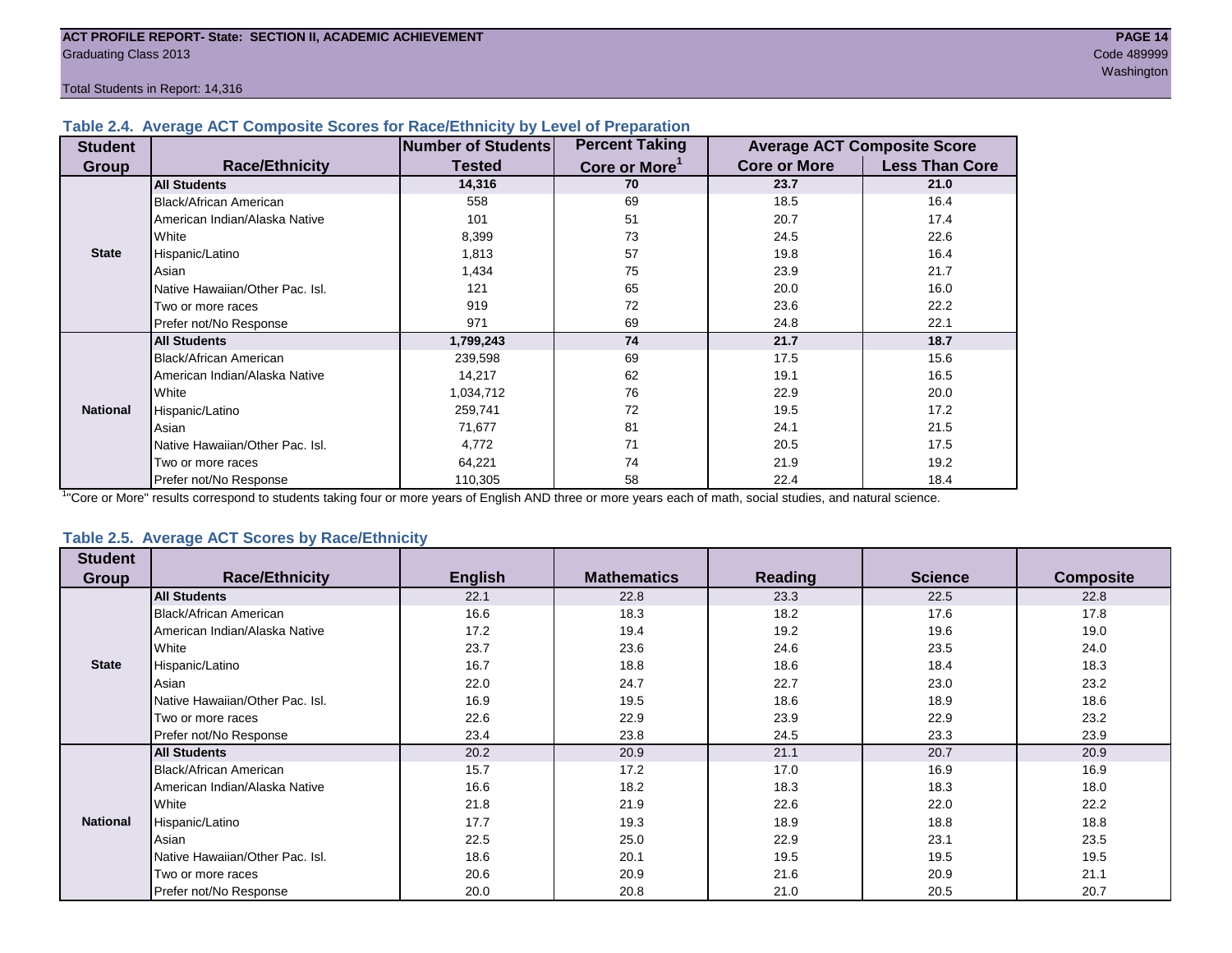#### **ACT PROFILE REPORT- State: SECTION II, ACADEMIC ACHIEVEMENT PAGE 15** Graduating Class 2013 Code 489999

washington and the control of the control of the control of the control of the control of the control of the control of the control of the control of the control of the control of the control of the control of the control

Total Students in Report: 14,316

| <b>Student</b>  | <b>CRS</b> |         | <b>English</b> |         | <b>Mathematics</b> |         | <b>Reading</b> | <b>Science</b> |    |  |
|-----------------|------------|---------|----------------|---------|--------------------|---------|----------------|----------------|----|--|
| Group           | Range      | N       | %              | N       | %                  | N       | $\frac{9}{6}$  | N              | %  |  |
|                 | 33 to 36   | 1,154   | 8              | 745     | 5                  | 1,393   | 10             | 592            | 4  |  |
|                 | 28 to 32   | 2,100   | 15             | 1,990   | 14                 | 2,827   | 20             | 1,768          | 12 |  |
|                 | 24 to 27   | 2,841   | 20             | 4,239   | 30                 | 2,569   | 18             | 3,835          | 27 |  |
| <b>State</b>    | 20 to 23   | 3,483   | 24             | 2,692   | 19                 | 3.178   | 22             | 4,200          | 29 |  |
|                 | 16 to 19   | 2,076   | 15             | 3,373   | 24                 | 2,376   | 17             | 2,392          | 17 |  |
|                 | 13 to 15   | 1,340   | 9              | 1,204   | 8                  | 1,318   | 9              | 864            | 6  |  |
|                 | 01 to 12   | 1,322   | 9              | 73      |                    | 655     | 5              | 665            | 5  |  |
|                 | 33 to 36   | 81,846  | 5              | 51,648  | 3                  | 89,731  | 5              | 36,033         | 2  |  |
|                 | 28 to 32   | 175,672 | 10             | 156,561 | 9                  | 239,643 | 13             | 138,865        | 8  |  |
|                 | 24 to 27   | 291.095 | 16             | 385.102 | 21                 | 277.723 | 15             | 364,600        | 20 |  |
| <b>National</b> | 20 to 23   | 447,398 | 25             | 343.822 | 19                 | 424,936 | 24             | 542,531        | 30 |  |
|                 | 16 to 19   | 327,718 | 18             | 590.816 | 33                 | 384.706 | 21             | 413,107        | 23 |  |
|                 | 13 to 15   | 242,064 | 13             | 258,384 | 14                 | 240,069 | 13             | 183,840        | 10 |  |
|                 | 01 to 12   | 233,450 | 13             | 12,910  |                    | 142,435 | 8              | 120,267        |    |  |

#### **Table 2.6. Percent of Students in College Readiness Standards (CRS) Score Ranges**

#### **Table 2.7. Average ACT Scores by Gender**

| <b>Student Group</b> | <b>Gender</b> |         |         | <b>Average ACT Scores</b> |             |         |         |           |  |  |  |
|----------------------|---------------|---------|---------|---------------------------|-------------|---------|---------|-----------|--|--|--|
|                      |               | N       | Percent | Enalish                   | Mathematics | Reading | Science | Composite |  |  |  |
|                      | Males         | 6,213   | 43      | 22.1                      | 23.8        | 23.3    | 23.3    | 23.2      |  |  |  |
| <b>State</b>         | Females       | 8,065   | 56      | 22.2                      | 22.1        | 23.2    | 21.9    | 22.5      |  |  |  |
|                      | Missing       | 38      |         | 14.4                      | 16.9        | 16.6    | 16.4    | 16.3      |  |  |  |
|                      | Males         | 835,431 | 46      | 19.8                      | 21.4        | 20.9    | 21.2    | 20.9      |  |  |  |
| <b>National</b>      | Females       | 954,919 | 53      | 20.6                      | 20.5        | 21.4    | 20.4    | 20.9      |  |  |  |
|                      | Missing       | 8,893   | 0       | 16.1                      | 18.2        | 17.6    | 17.7    | 17.5      |  |  |  |

#### **Table 2.8. Percent of Students Who Met College Readiness Benchmark Scores by Gender**

| <b>Student Group</b> | Gender  |         | Met            |         |         |                 |
|----------------------|---------|---------|----------------|---------|---------|-----------------|
|                      |         | English | Mathematics    | Reading | Science | <b>All Four</b> |
| <b>State</b>         | Males   | 74      | 67             | 58      | 55      | 44              |
|                      | Females | 75      | 55             | 57      | 45      | 36              |
|                      | Males   | 62      | 47             | 43      | 40      | 29              |
| <b>National</b>      | Females | 67      | 4 <sup>1</sup> | 45      | 33      | 24              |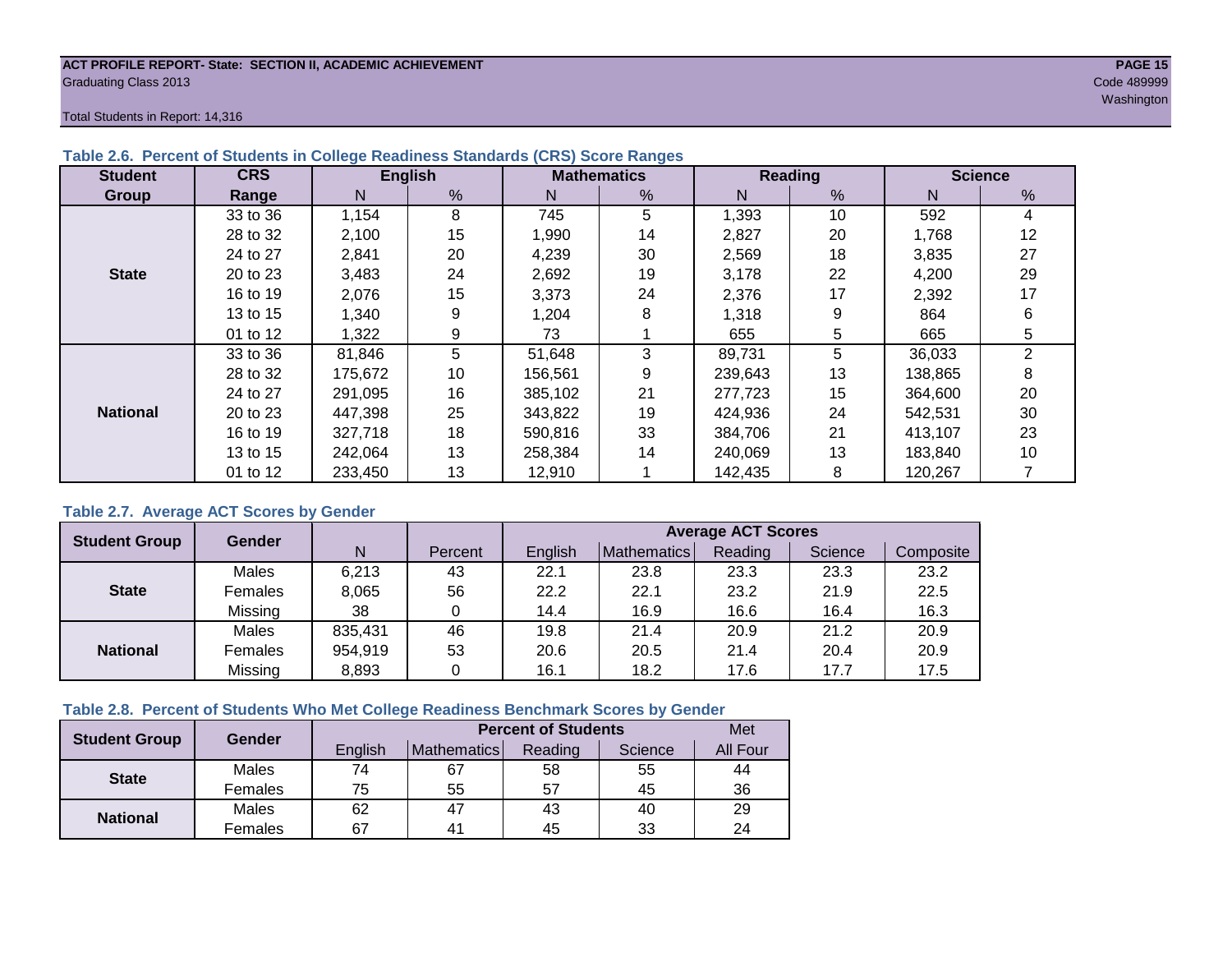#### **ACT PROFILE REPORT- State: SECTION II, ACADEMIC ACHIEVEMENT PAGE 16** Graduating Class 2013 Code 489999

#### Total Students in Report: 14,316

| <b>Student</b>  | <b>Curriculum</b>                                                        | N        | <b>English</b> |      | <b>Mathematics</b> |      | <b>Reading</b> |      | <b>Science</b> |      | <b>Composite</b>      |      |
|-----------------|--------------------------------------------------------------------------|----------|----------------|------|--------------------|------|----------------|------|----------------|------|-----------------------|------|
| Group           | Taken $^{\rm \texttt{1}}$                                                |          | CRB %          | Avg  | CRB %              | Avg  | CRB %          | Avg  | CRB %          | Avg  | $CRB \%$ <sup>4</sup> | Avg  |
|                 | Core or More <sup>2</sup>                                                | 10,091   | 81             | 23.1 | 66                 | 23.6 | 63             | 24.1 | 55             | 23.2 | 44                    | 23.7 |
| <b>State</b>    | Less than Corel                                                          | 3,896    | 62             | 20.1 | 45                 | 21.1 | 46             | 21.4 | 37             | 20.7 | 28                    | 21.0 |
|                 | Missing <sup>3</sup>                                                     | 329      | 40             | 16.6 | 29                 | 18.8 | 31             | 18.8 | 25             | 18.2 | 18                    | 18.2 |
|                 | Core or More                                                             | ,322,739 | 71             | 21.2 | 50                 | 21.7 | 50             | 22.0 | 42             | 21.5 | 31                    | 21.7 |
| <b>National</b> | Less than Core                                                           | 396,592  | 48             | 17.8 | 27                 | 18.9 | 30             | 19.0 | 22             | 18.8 | 14                    | 18.7 |
|                 | Missing                                                                  | 79,912   | 36             | 16.0 | 19                 | 17.8 | 24             | 17.5 | 17             | 17.7 | 10                    | 17.4 |
|                 | "Curriculum Token" reflecte overall bigh school ourriculum in this toble |          |                |      |                    |      |                |      |                |      |                       |      |

**Table 2.9. College Readiness Benchmark (CRB) Percent and Average ACT Scores by Overall High School Curriculum**

"Curriculum Taken" reflects overall high school curriculum in this table.

 $^2$  "Core or More" results correspond to students taking four or more years of English AND three or more years each of math, social studies, and natural science.

 $3$  Zero years or no coursework information reported in one or more content areas.

 $4$  Composite CRB% results reflect students who met all four subject-area benchmarks.

|  |  |  |  |  | Table 2.10. College Readiness Benchmark (CRB) Percent and Average ACT Scores by Content-Specific Curriculum |
|--|--|--|--|--|-------------------------------------------------------------------------------------------------------------|
|--|--|--|--|--|-------------------------------------------------------------------------------------------------------------|

| <b>Student</b>  | Curriculum                |          | <b>English</b> |      | <b>Mathematics</b> |       |      | <b>Reading</b> |       |      | <b>Science</b> |       |      |
|-----------------|---------------------------|----------|----------------|------|--------------------|-------|------|----------------|-------|------|----------------|-------|------|
| Group           | <b>Taken</b>              |          | CRB %          | Avg  | N                  | CRB % | Avg  | N              | CRB % | Avg  | N              | CRB % | Avg  |
|                 | Core or More <sup>2</sup> | 13,705   | 76             | 22.4 | 13,558             | 62    | 23.1 | 11,814         | 59    | 23.5 | 12,036         | 54    | 23.1 |
| <b>State</b>    | Less than Corel           | 325      | 52             | 18.0 | 461                | 14    | 17.0 | 2,208          | 51    | 22.3 | ,977           | 25    | 19.0 |
|                 | Missing®                  | 286      | 43             | 17.0 | 297                | 30    | 18.9 | 294            | 34    | 19.2 | 303            | 26    | 18.4 |
|                 | Core or More              | ,646,286 | 67             | 20.6 | .648,697           | 46    | 21.3 | .554,990       | 46    | 21.5 | ,506,965       | 40    | 21.3 |
| <b>National</b> | Less than Core            | 84,048   | 36             | 15.9 | 77,906             |       | 16.3 | 171,617        | 32    | 19.1 | 218,267        | 17    | 18.0 |
|                 | Missing                   | 68,909   | 38             | 16.4 | 72,640             | 20    | 17.9 | 72,636         | 25    | 17.7 | 74,011         | 18    | 17.8 |

<sup>1</sup>"Curriculum Taken" reflects content-specific curriculum in this table.

<sup>2</sup> "Core or More" results correspond to students taking four or more years of English or three or more years of math, social studies, or natural science, respectively. For instance, Reading "Core or More" results correspond to students taking three or more years of social studies, regardless of courses taken in other content areas.

 $3$  Zero years or no coursework information reported in the specified content area.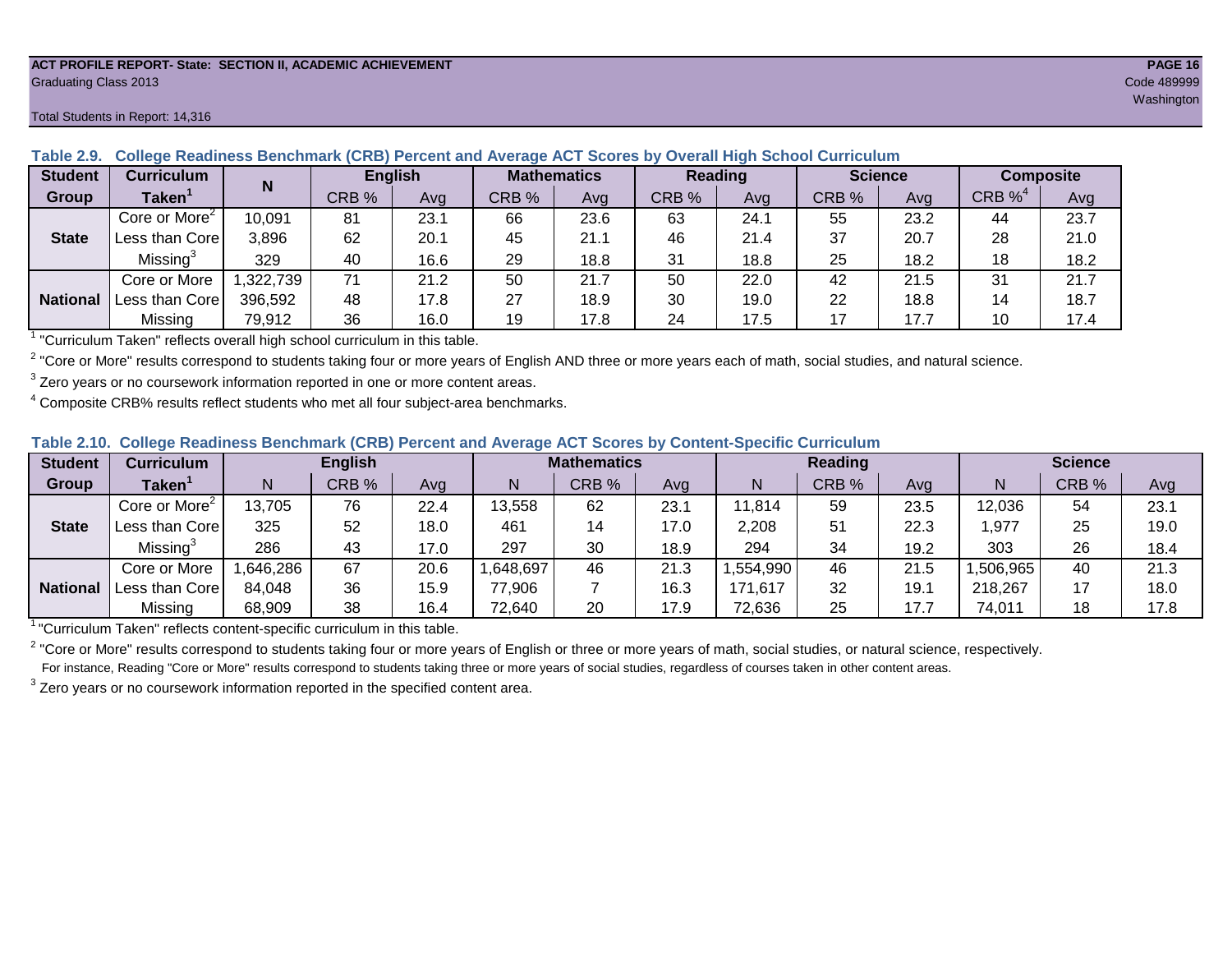Total Students in Report: 14,316

# Section III College Readiness and the Impact of Course Rigor

Beginning with the Graduating Class of 2013, all students whose scores are college reportable, both standard and extended time tests, are now included. Also beginning with the 2013 Graduating Class data, College Readiness Benchmarks for Reading and Science were updated to reflect the most recent college coursework research.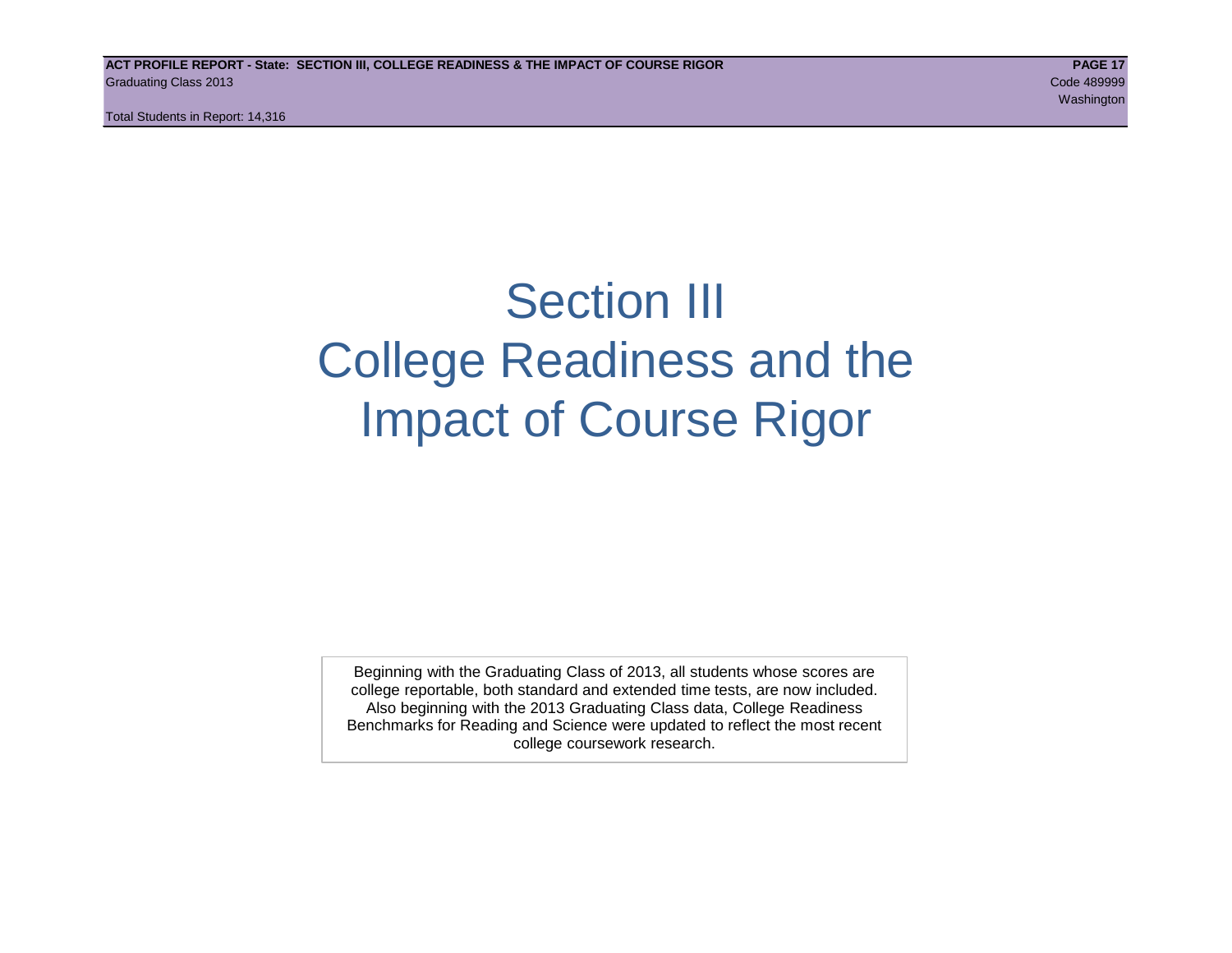#### **ACT PROFILE REPORT - State: SECTION III, COLLEGE READINESS & THE IMPACT OF COURSE RIGOR PAGE 18** Graduating Class 2013 Code 489999

washington and the control of the control of the control of the control of the control of the control of the control of the control of the control of the control of the control of the control of the control of the control

Total Students in Report: 14,316

#### **Figure 3.1. Percent of Students Who Met ACT College Readiness Benchmark Scores by Race/Ethnicity: ENGLISH**



ACT English Benchmark Score = **18**

**□ Percent Ready DPercent Not Ready**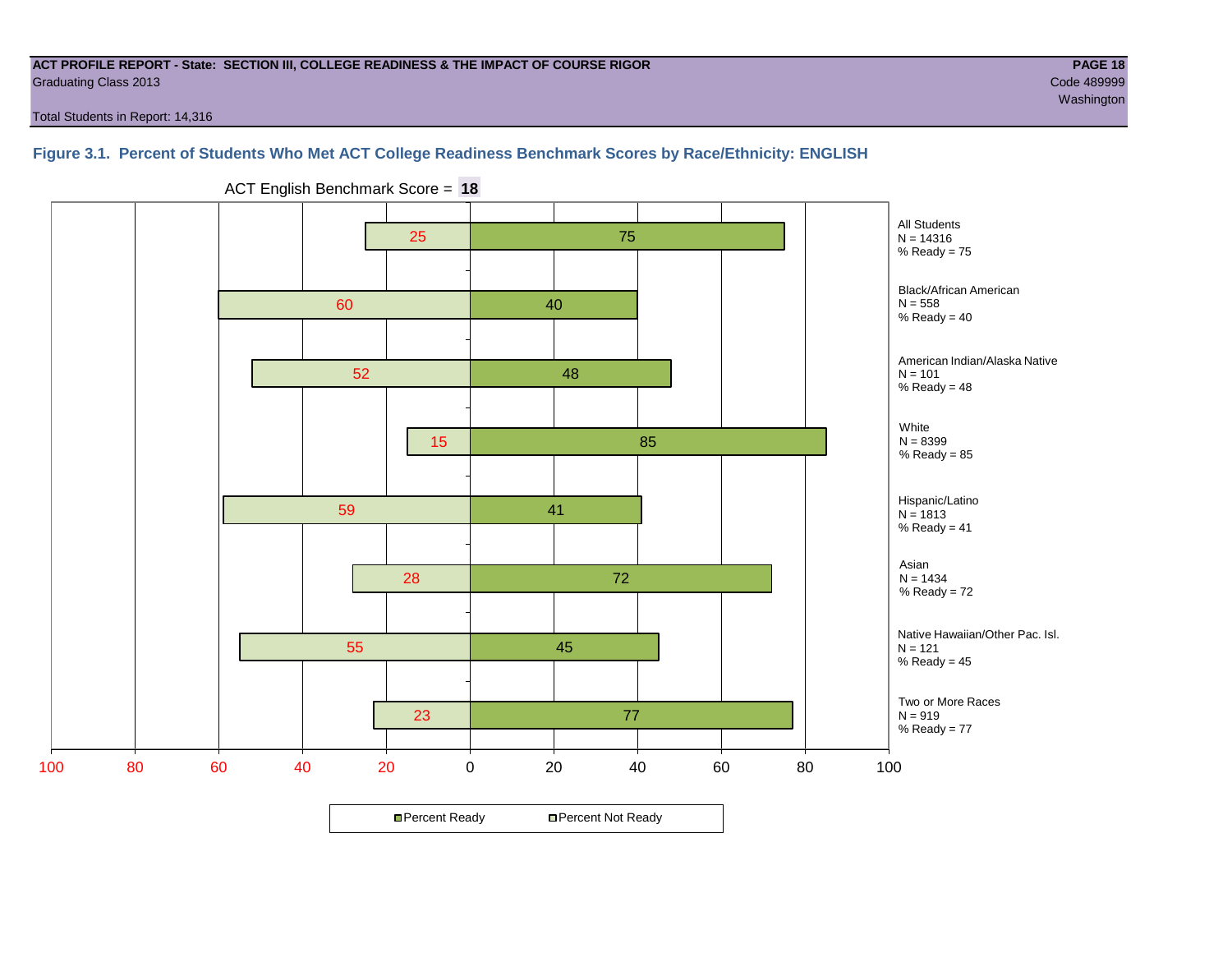#### **ACT PROFILE REPORT - State: SECTION III, COLLEGE READINESS & THE IMPACT OF COURSE RIGOR PAGE 19** Graduating Class 2013 Code 489999

Total Students in Report: 14,316

#### **Figure 3.2. Percent of Students Who Met ACT College Readiness Benchmark Scores by Race/Ethnicity: MATHEMATICS**



ACT Mathematics Benchmark Score = **22**

**□ Percent Ready DPercent Not Ready**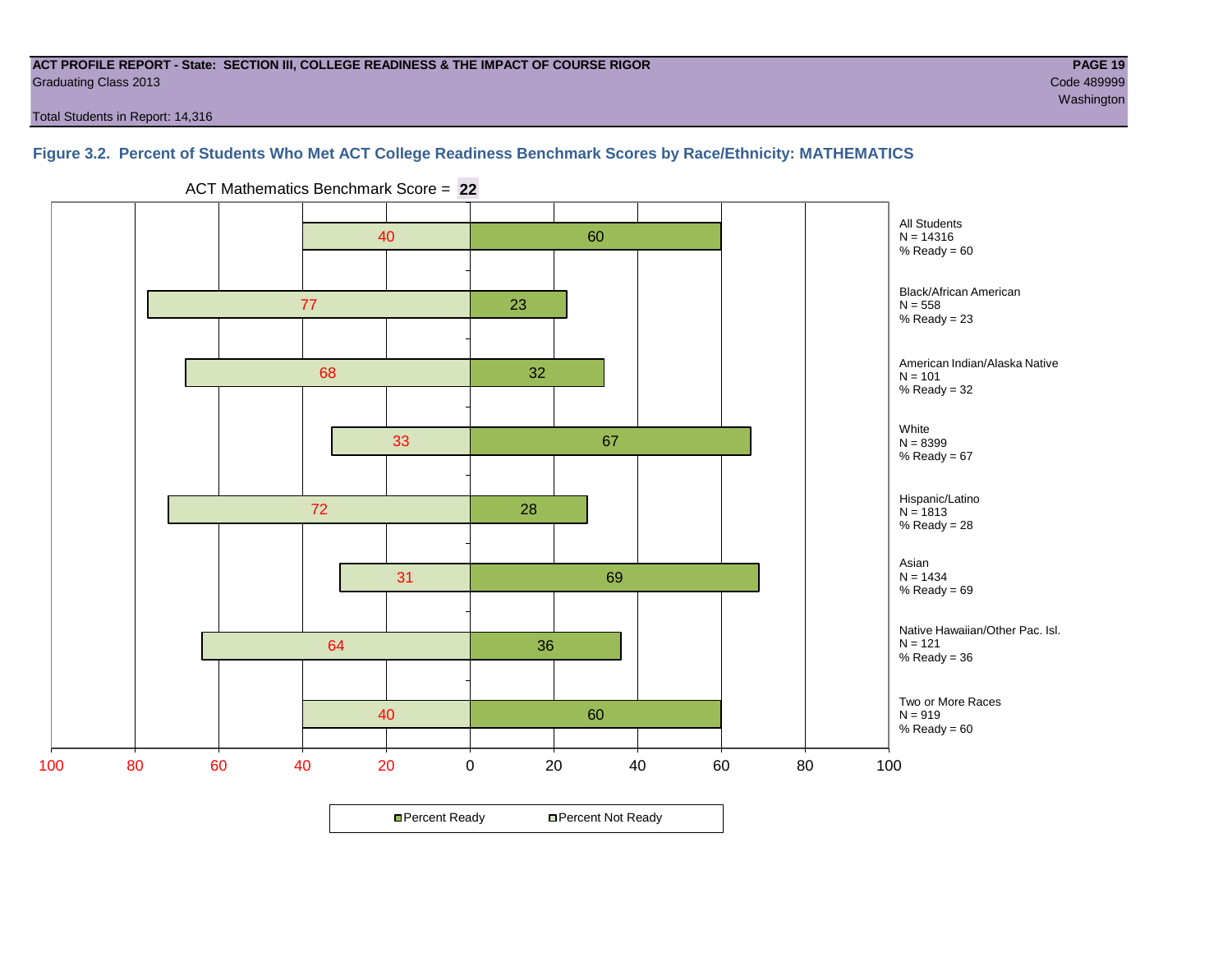#### **ACT PROFILE REPORT - State: SECTION III, COLLEGE READINESS & THE IMPACT OF COURSE RIGOR PAGE 20** Graduating Class 2013 Code 489999

washington and the control of the control of the control of the control of the control of the control of the control of the control of the control of the control of the control of the control of the control of the control

Total Students in Report: 14,316

**Figure 3.3. Percent of Students Who Met ACT College Readiness Benchmark Scores by Race/Ethnicity: READING**



ACT Reading Benchmark Score = **22**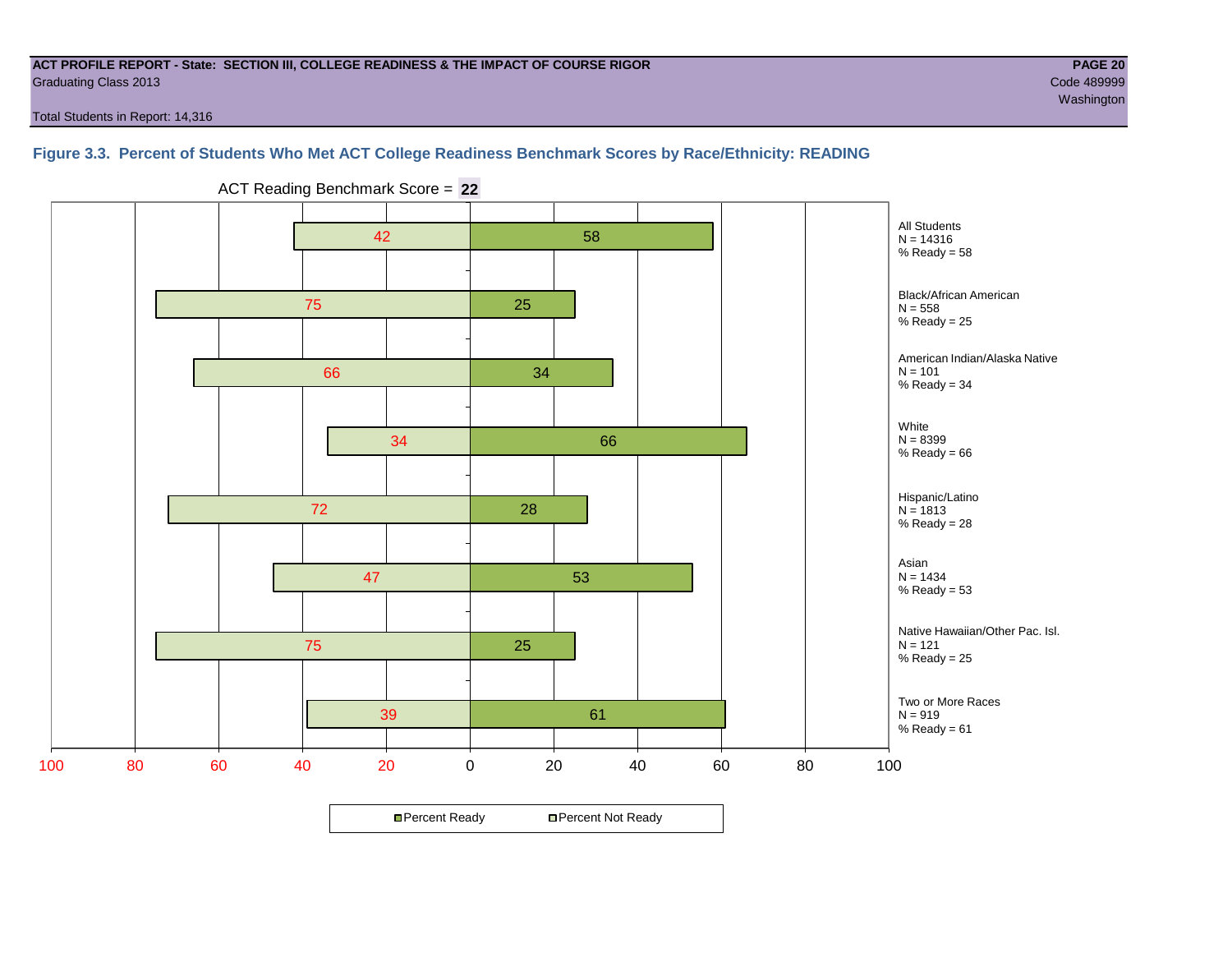#### **ACT PROFILE REPORT - State: SECTION III, COLLEGE READINESS & THE IMPACT OF COURSE RIGOR PAGE 21** Graduating Class 2013 Code 489999

washington and the control of the control of the control of the control of the control of the control of the control of the control of the control of the control of the control of the control of the control of the control

Total Students in Report: 14,316

#### **Figure 3.4. Percent of Students Who Met ACT College Readiness Benchmark Scores by Race/Ethnicity: SCIENCE**



ACT Science Benchmark Score = **23**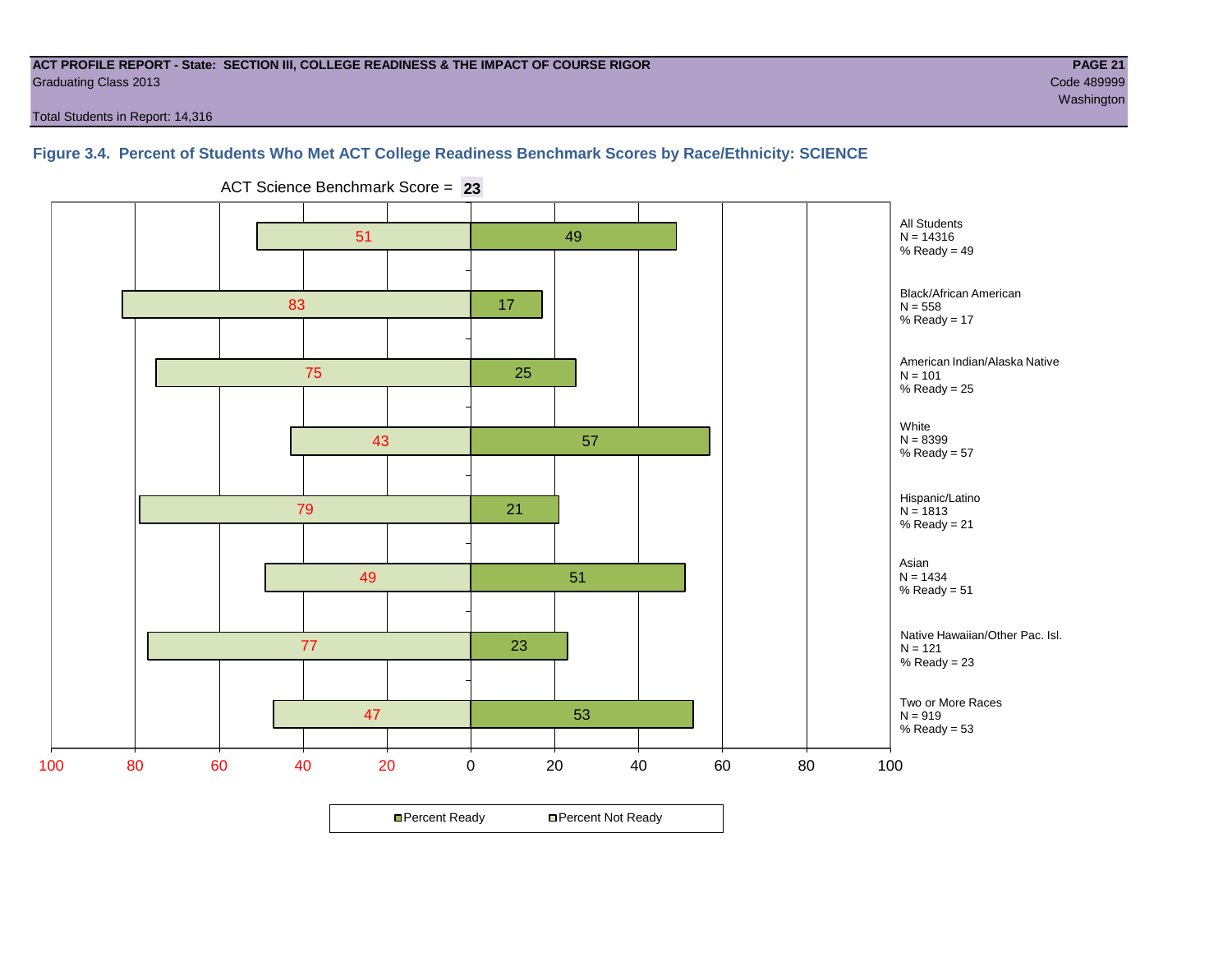#### **ACT PROFILE REPORT - State: SECTION III, COLLEGE READINESS & THE IMPACT OF COURSE RIGOR PAGE 22** Graduating Class 2013 Code 489999

Total Students in Report: 14,316

**Figure 3.5. Percent of Students Who Met ACT College Readiness Benchmark Scores by Race/Ethnicity: ALL FOUR**

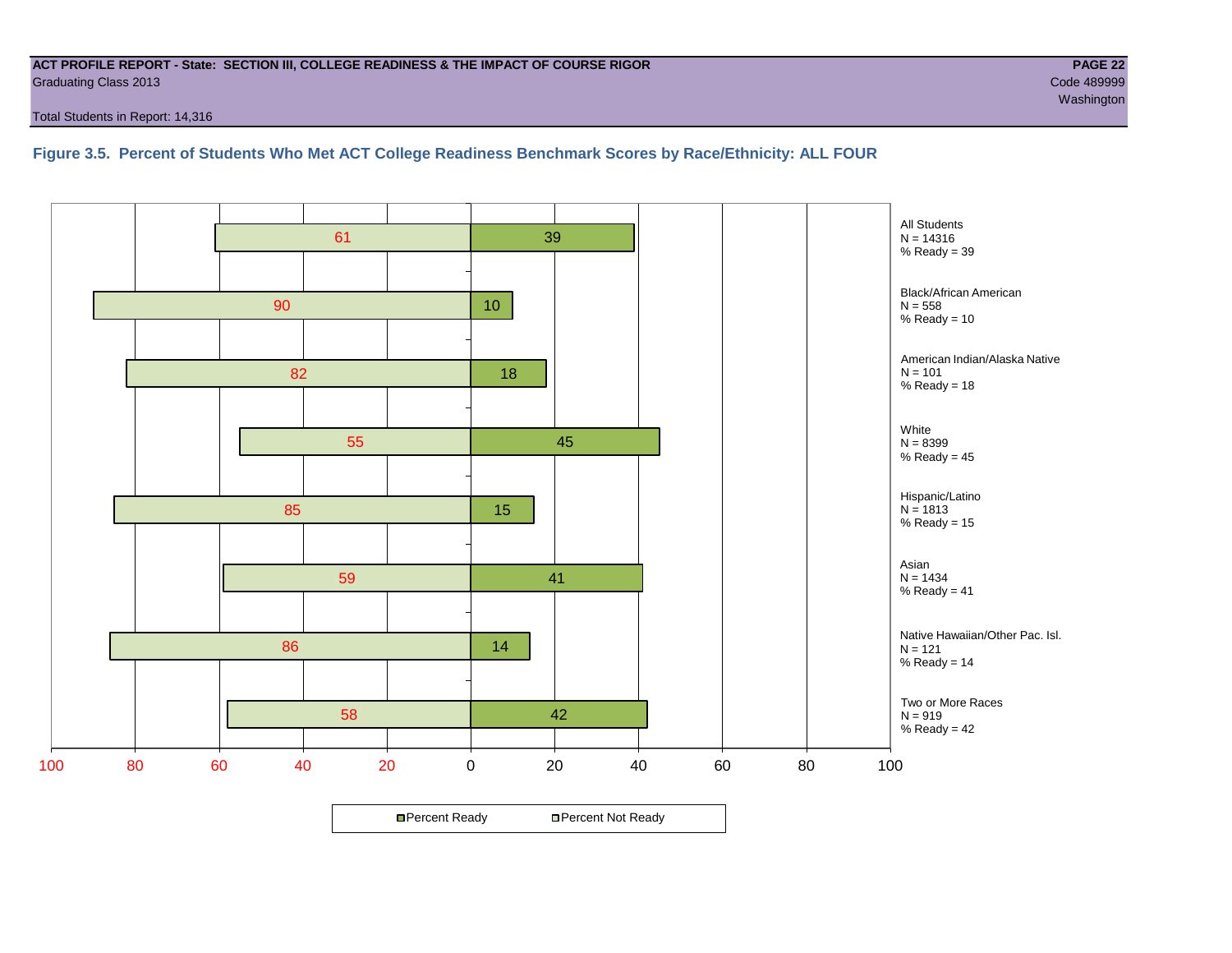# **ACT PROFILE REPORT - State: SECTION III, COLLEGE READINESS & THE IMPACT OF COURSE RIGOR PAGE 23** Graduating Class 2013 Code 489999

Total Students in Report: 14,316

**Table 3.1. Average ACT Scores and Average ACT Score Changes by Common Course Patterns**

| <b>Course Pattern</b>                            |        |                | <b>All Students</b> |                          |              |                | <b>Males</b> |                          |              | <b>Females</b> |            |                        |
|--------------------------------------------------|--------|----------------|---------------------|--------------------------|--------------|----------------|--------------|--------------------------|--------------|----------------|------------|------------------------|
|                                                  |        |                | <b>ACT</b>          | <b>Course Value</b>      |              |                | <b>ACT</b>   | Course Value             |              |                | <b>ACT</b> | <b>Course Value</b>    |
| <b>ENGLISH COURSE PATTERN</b>                    | N.     | Percent        | English             | Added <sup>1</sup>       | N            | Percent        | English      | Added                    | N            | Percent        | English    | A d d e d <sup>1</sup> |
| Eng 9, Eng 10, Eng 11, Eng 12, & Other English   | 3,213  | 22             | 22.3                | 4.3                      | 1,337        | 22             | 22.1         | $\overline{3.7}$         | 1,875        | 23             | 22.4       | 4.6                    |
| Eng 9, Eng 10, Eng 11, Eng 12                    | 10.492 | 73             | 22.4                | 4.4                      | 4,578        | 74             | 22.3         | 3.9                      | 5,891        | 73             | 22.4       | 4.6                    |
| Less than 4 years of English                     | 325    | 2              | 18.0                |                          | 153          | 2              | 18.4         | $\blacksquare$           | 168          | 2              | 17.8       |                        |
| Zero years / no English courses reported         | 286    | 2              | 17.0                |                          | 145          | $\overline{2}$ | 18.1         | $\overline{a}$           | 131          | $\overline{2}$ | 16.2       |                        |
|                                                  |        |                | <b>ACT</b>          | <b>Course Value</b>      |              |                | <b>ACT</b>   | <b>Course Value</b>      |              |                | <b>ACT</b> | <b>Course Value</b>    |
| <b>MATHEMATICS COURSE PATTERN</b>                | N.     | Percent        | Math                | Added <sup>1</sup>       | $\mathsf{N}$ | Percent        | Math         | Added <sup>1</sup>       | N            | Percent        | Math       | A d d e d <sup>1</sup> |
| Alg 1, Alg 2, Geom, Trig, & Calc                 | 1.304  | 9              | 25.3                | 8.3                      | 590          | 9              | 26.1         | 9.1                      | 714          | 9              | 24.6       | 7.5                    |
| Alg 1, Alg 2, Geom, Trig, & Other Adv Math       | 1,416  | 10             | 22.4                | 5.4                      | 527          | 8              | 23.3         | 6.3                      | 887          | 11             | 21.9       | 4.8                    |
| Alg 1, Alg 2, Geom, & Trig                       | 698    | 5              | 19.9                | 2.9                      | 292          | 5              | 20.4         | 3.4                      | 403          | 5              | 19.6       | 2.5                    |
| Alg 1, Alg 2, Geom, & Other Adv Math             | 1.826  | 13             | 20.5                | 3.5                      | 668          | 11             | 21.2         | 4.2                      | 1,152        | 14             | 20.2       | 3.1                    |
| Other comb of 4 or more years of Math            | 6,457  | 45             | 25.1                | 8.1                      | 3,048        | 49             | 26.0         | 9.0                      | 3,404        | 42             | 24.3       | 7.2                    |
| Alg 1, Alg 2, & Geom                             | 1.219  | 9              | 17.3                | 0.3                      | 491          | 8              | 17.6         | 0.6                      | 721          | 9              | 17.1       | 0.0                    |
| Other comb of 3 or 3.5 years of Math             | 638    | 4              | 22.0                | 5.0                      | 259          | $\overline{4}$ | 22.5         | 5.5                      | 379          | 5              | 21.7       | 4.6                    |
| Less than 3 years of Math                        | 461    | 3              | 17.0                |                          | 187          | 3              | 17.0         | $\blacksquare$           | 269          | 3              | 17.1       |                        |
| Zero years / no Math courses reported            | 297    | 2              | 18.9                |                          | 151          | 2              | 20.0         | $\overline{\phantom{a}}$ | 136          | 2              | 18.0       |                        |
|                                                  |        |                | <b>ACT</b>          | <b>Course Value</b>      |              |                | <b>ACT</b>   | <b>Course Value</b>      |              |                | <b>ACT</b> | <b>Course Value</b>    |
| SOCIAL SCIENCE COURSE PATTERN                    | N.     | Percent        | Reading             | $A d d e d$ <sup>1</sup> | $\mathsf{N}$ | Percent        | Reading      | Added                    | N            | Percent        | Reading    | A d d e d <sup>1</sup> |
| US Hist, World Hist, Am Gov, & Other Hist        | 1.787  | 12             | 23.6                | 1.3                      | 817          | 13             | 23.6         | 1.4                      | 966          | 12             | 23.8       | 1.4                    |
| Other comb of 4 or more years Social Science     | 5,329  | 37             | 23.6                | 1.3                      | 2,359        | 38             | 23.8         | 1.6                      | 2,964        | 37             | 23.4       | 1.0                    |
| US Hist, World Hist, & Am Gov                    | 1,559  | 11             | 23.0                | 0.7                      | 702          | 11             | 23.2         | 1.0                      | 855          | 11             | 22.8       | 0.4                    |
| Other comb of 3 or 3.5 years of Social Science   | 3.139  | 22             | 23.7                | 1.4                      | 1,226        | 20             | 23.6         | 1.4                      | 1,906        | 24             | 23.7       | 1.3                    |
| Less than 3 years of Social Science              | 2,208  | 15             | 22.3                |                          | 961          | 15             | 22.2         | $\overline{\phantom{a}}$ | 1,240        | 15             | 22.4       |                        |
| Zero years / no Social Science courses reported  | 294    | $\overline{2}$ | 19.2                |                          | 148          | 2              | 19.9         | $\overline{a}$           | 134          | 2              | 19.0       |                        |
|                                                  |        |                | <b>ACT</b>          | <b>Course Value</b>      |              |                | <b>ACT</b>   | <b>Course Value</b>      |              |                | <b>ACT</b> | <b>Course Value</b>    |
| <b>I</b> NATURAL SCIENCE COURSE PATTERN          | N      | Percent        | Science             | Added <sup>1</sup>       | $\mathsf{N}$ | Percent        | Science      | Added <sup>1</sup>       | $\mathsf{N}$ | Percent        | Science    | A d d e d <sup>1</sup> |
| Gen Sci <sup>2</sup> , Bio, Chem, & Phys         | 6,501  | 45             | 23.9                | 4.9                      | 3,177        | 51             | 24.7         | 5.7                      | 3,322        | 41             | 23.1       | 4.1                    |
| Bio, Chem, Phys                                  | 1.133  | 8              | 24.4                | 5.4                      | 509          | 8              | 25.4         | 6.4                      | 624          | 8              | 23.6       | 4.6                    |
| Gen Sci <sup>2</sup> , Bio, Chem                 | 3,776  | 26             | 21.5                | 2.5                      | 1,272        | 20             | 21.7         | 2.7                      | 2,499        | 31             | 21.4       | 2.4                    |
| Other comb of 3 years of Natural Science         | 626    | $\overline{4}$ | 22.5                | 3.5                      | 329          | $\sqrt{5}$     | 23.8         | 4.8                      | 296          | $\overline{4}$ | 21.1       | 2.1                    |
| Less than 3 years of Natural Science             | 1,977  | 14             | 19.0                |                          | 775          | 12             | 19.0         |                          | 1,184        | 15             | 19.0       |                        |
| Zero years / no Natural Science courses reported | 303    | $\overline{2}$ | 18.4                |                          | 151          | $\overline{2}$ | 19.6         | $\sim$                   | 140          | $\overline{2}$ | 17.6       |                        |

<sup>1</sup>Course value added is defined as the average ACT score change compared to course sequences in which students took

less than four years of English or less than three years of Mathematics, Social Science or Natural Science.

<sup>2</sup>Includes General, Physical and Earth Sciences.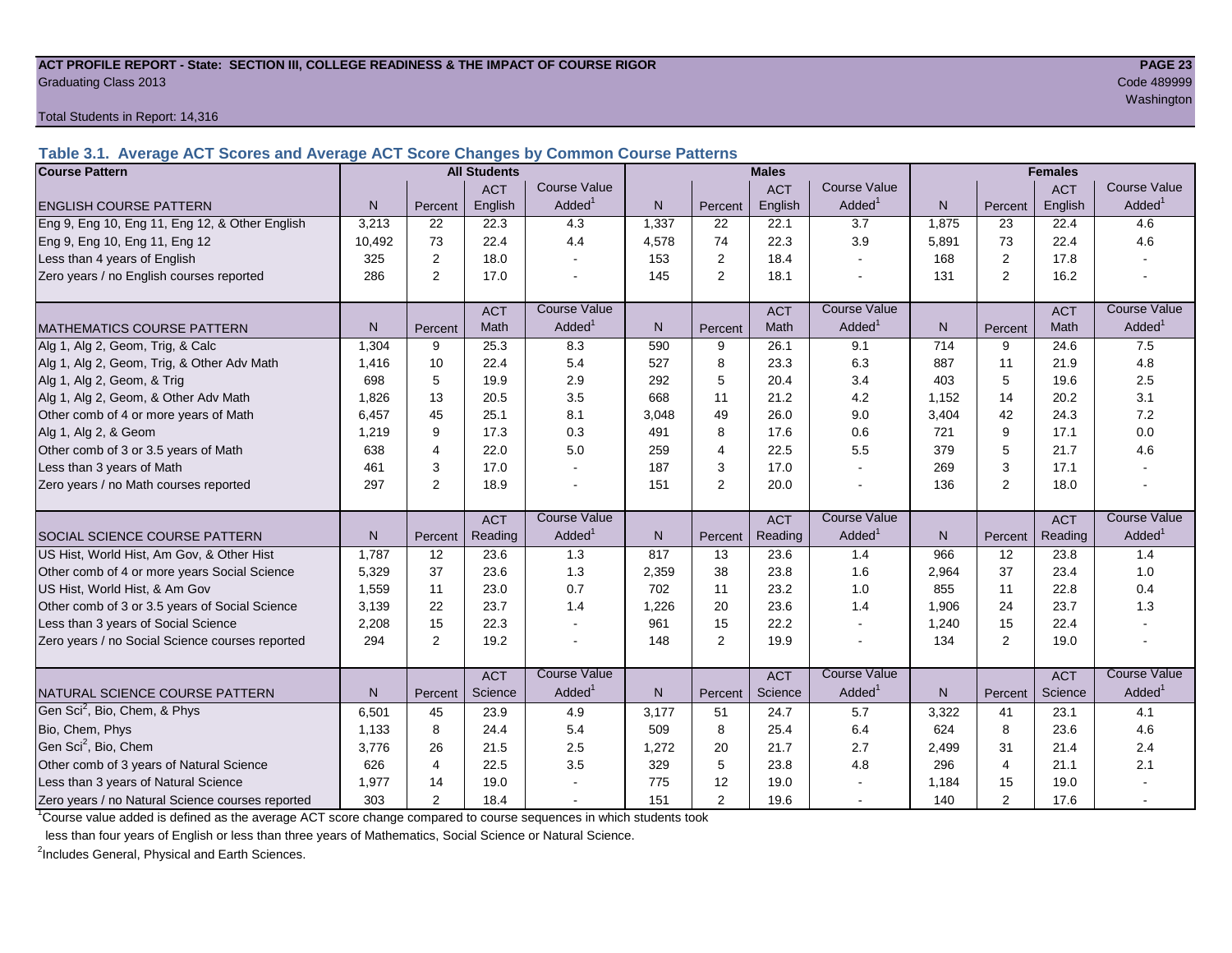# **ACT PROFILE REPORT - State: SECTION III, COLLEGE READINESS & THE IMPACT OF COURSE RIGOR PAGE 24** Code 489999 **PAGE 24** Graduating Class 2013 Code 489999

washington and the control of the control of the control of the control of the control of the control of the control of the control of the control of the control of the control of the control of the control of the control

Total Students in Report: 14,316

#### **Table 3.2. College Readiness Percents by Common Course Patterns**

| <b>Course Pattern</b>                            |              |                       | <b>State</b> |                  |              | <b>National</b>       |         |                  |  |  |
|--------------------------------------------------|--------------|-----------------------|--------------|------------------|--------------|-----------------------|---------|------------------|--|--|
|                                                  |              | <b>Percent Taking</b> | Avg ACT      | Percent Who Met  |              | <b>Percent Taking</b> | Avg ACT | Percent Who Met  |  |  |
| <b>ENGLISH COURSE PATTERN</b>                    | N            | Pattern               | English      | <b>Benchmark</b> | ${\sf N}$    | Pattern               | English | <b>Benchmark</b> |  |  |
| Eng 9, Eng 10, Eng 11, Eng 12, & Other English   | 3,213        | 22                    | 22.3         | 76               | 380,375      | 21                    | 21.6    | 73               |  |  |
| Eng 9, Eng 10, Eng 11, Eng 12                    | 10,492       | 73                    | 22.4         | 76               | 1,265,911    | 70                    | 20.3    | 65               |  |  |
| Less than 4 years of English                     | 325          | $\overline{2}$        | 18.0         | 52               | 84,048       | 5                     | 15.9    | 36               |  |  |
| Zero years / no English courses reported         | 286          | 2                     | 17.0         | 43               | 68,909       | 4                     | 16.4    | 38               |  |  |
|                                                  |              |                       |              |                  |              |                       |         |                  |  |  |
|                                                  |              | <b>Percent Taking</b> | Avg ACT      | Percent Who Met  |              | <b>Percent Taking</b> | Avg ACT | Percent Who Met  |  |  |
| <b>MATHEMATICS COURSE PATTERN</b>                | N            | Pattern               | <b>Math</b>  | <b>Benchmark</b> | N            | Pattern               | Math    | <b>Benchmark</b> |  |  |
| Alg 1, Alg 2, Geom, Trig, & Calc                 | 1,304        | 9                     | 25.3         | 81               | 113,999      | 6                     | 23.8    | 68               |  |  |
| Alg 1, Alg 2, Geom, Trig, & Other Adv Math       | 1,416        | 10                    | 22.4         | 62               | 155,095      | 9                     | 21.9    | 56               |  |  |
| Alg 1, Alg 2, Geom, & Trig                       | 698          | 5                     | 19.9         | 36               | 119,993      | 7                     | 19.4    | 32               |  |  |
| Alg 1, Alg 2, Geom, & Other Adv Math             | 1,826        | 13                    | 20.5         | 43               | 336,291      | 19                    | 19.6    | 32               |  |  |
| Other comb of 4 or more years of Math            | 6,457        | 45                    | 25.1         | 77               | 610,720      | 34                    | 23.6    | 65               |  |  |
| Alg 1, Alg 2, & Geom                             | 1,219        | 9                     | 17.3         | 12               | 223,733      | 12                    | 17.2    | 11               |  |  |
| Other comb of 3 or 3.5 years of Math             | 638          | 4                     | 22.0         | 55               | 88,866       | 5                     | 19.7    | 34               |  |  |
| Less than 3 years of Math                        | 461          | 3                     | 17.0         | 14               | 77,906       | 4                     | 16.3    | $\overline{7}$   |  |  |
| Zero years / no Math courses reported            | 297          | $\overline{2}$        | 18.9         | 30               | 72,640       | 4                     | 17.9    | 20               |  |  |
|                                                  |              |                       |              |                  |              |                       |         |                  |  |  |
|                                                  |              | <b>Percent Taking</b> | Avg ACT      | Percent Who Met  |              | <b>Percent Taking</b> | Avg ACT | Percent Who Met  |  |  |
| SOCIAL SCIENCE COURSE PATTERN                    | $\mathsf{N}$ | Pattern               | Reading      | <b>Benchmark</b> | $\mathsf{N}$ | Pattern               | Reading | <b>Benchmark</b> |  |  |
| US Hist, World Hist, Am Gov, & Other Hist        | 1,787        | 12                    | 23.6         | 60               | 50,989       | 3                     | 22.2    | 51               |  |  |
| Other comb of 4 or more years Social Science     | 5,329        | 37                    | 23.6         | 60               | 908,394      | 50                    | 22.0    | 50               |  |  |
| US Hist, World Hist, & Am Gov                    | 1,559        | 11                    | 23.0         | 55               | 106,021      | 6                     | 19.5    | 34               |  |  |
| Other comb of 3 or 3.5 years of Social Science   | 3,139        | 22                    | 23.7         | 60               | 489,586      | 27                    | 21.0    | 43               |  |  |
| Less than 3 years of Social Science              | 2,208        | 15                    | 22.3         | 51               | 171,617      | 10                    | 19.1    | 32               |  |  |
| Zero years / no Social Science courses reported  | 294          | $\overline{2}$        | 19.2         | 34               | 72,636       | $\overline{4}$        | 17.7    | 25               |  |  |
|                                                  |              |                       |              |                  |              |                       |         |                  |  |  |
|                                                  |              | <b>Percent Taking</b> | Avg ACT      | Percent Who Met  |              | <b>Percent Taking</b> | Avg ACT | Percent Who Met  |  |  |
| NATURAL SCIENCE COURSE PATTERN                   | N            | Pattern               | Science      | <b>Benchmark</b> | N            | Pattern               | Science | <b>Benchmark</b> |  |  |
| Gen Sci <sup>1</sup> , Bio, Chem, & Phys         | 6,501        | 45                    | 23.9         | 61               | 767,293      | 43                    | 21.9    | 46               |  |  |
| Bio, Chem, Phys                                  | 1,133        | 8                     | 24.4         | 65               | 183,685      | 10                    | 23.0    | 54               |  |  |
| Gen Sci <sup>1</sup> , Bio, Chem                 | 3,776        | 26                    | 21.5         | 40               | 504,165      | 28                    | 19.9    | 28               |  |  |
| Other comb of 3 years of Natural Science         | 626          | 4                     | 22.5         | 50               | 51,822       | 3                     | 19.1    | 25               |  |  |
| Less than 3 years of Natural Science             | 1,977        | 14                    | 19.0         | 25               | 218,267      | 12                    | 18.0    | 17               |  |  |
| Zero years / no Natural Science courses reported | 303          | 2                     | 18.4         | 26               | 74,011       | $\overline{4}$        | 17.8    | 18               |  |  |

<sup>1</sup>Includes General, Physical and Earth Sciences.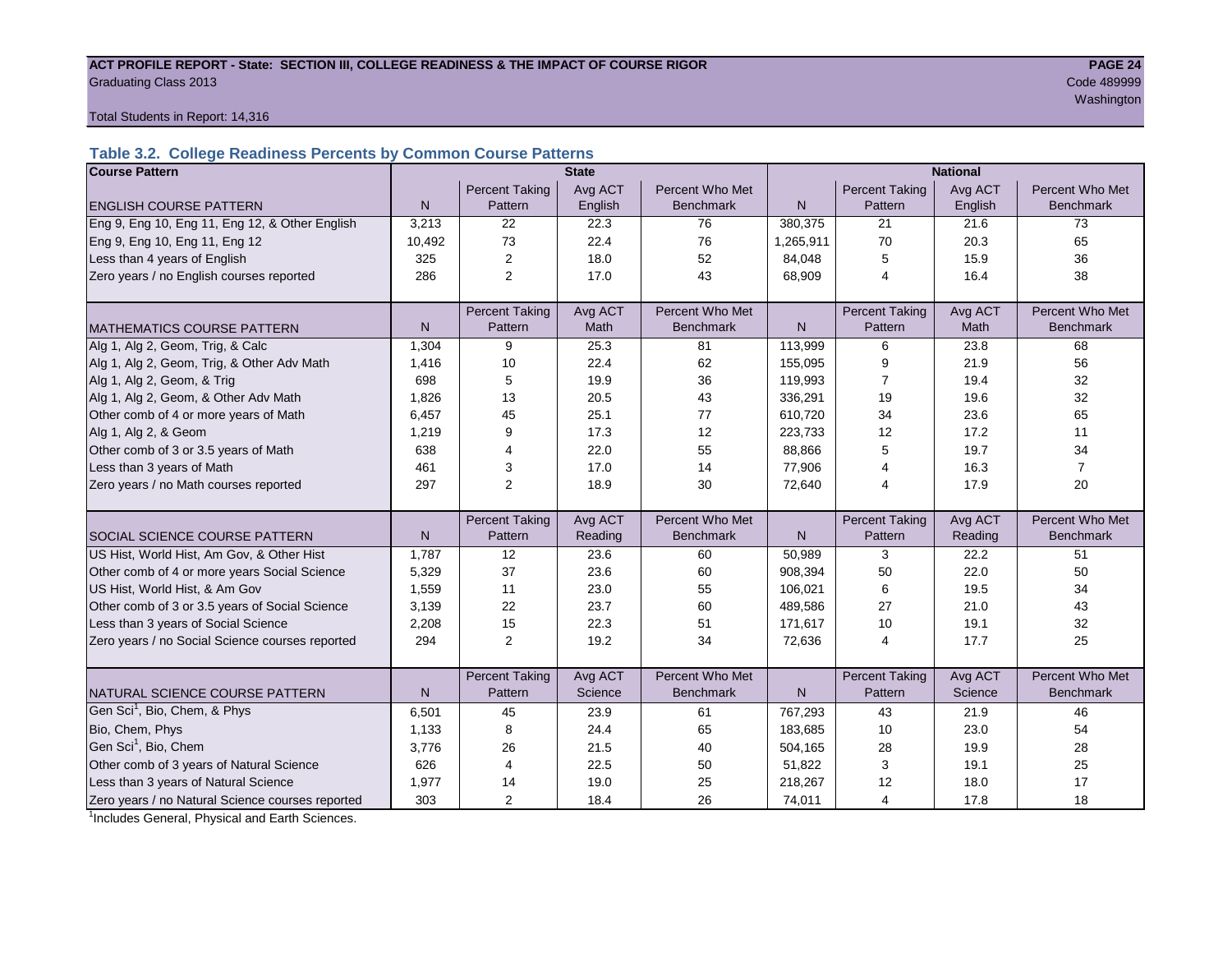Total Students in Report: 14,316

# Section IV Career and Educational Aspirations

Beginning with the Graduating Class of 2013, all students whose scores are college reportable, both standard and extended time tests, are now included. Also beginning with the 2013 Graduating Class data, College Readiness Benchmarks for Reading and Science were updated to reflect the most recent college coursework research.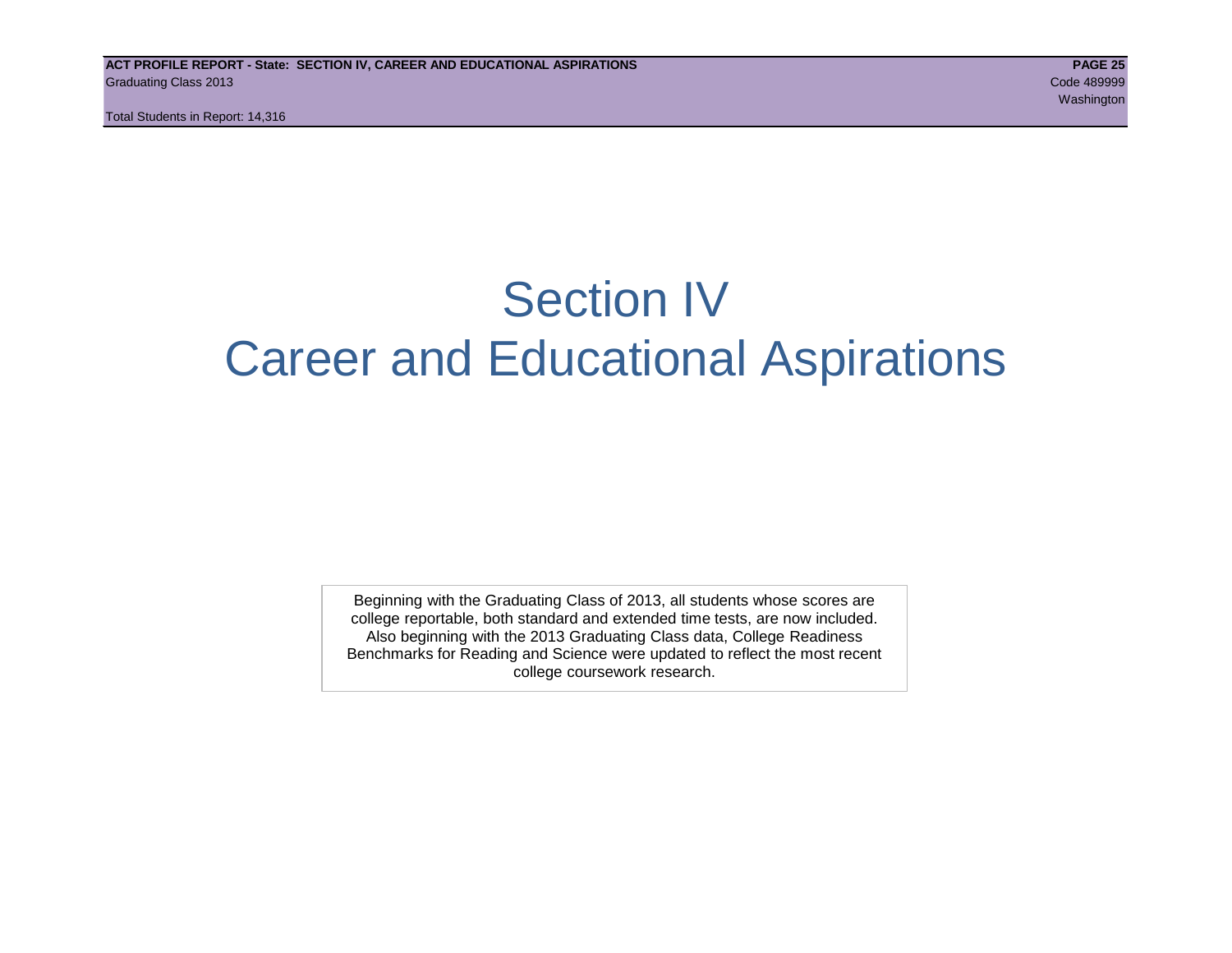# **ACT PROFILE REPORT - State: SECTION IV, CAREER AND EDUCATIONAL ASPIRATIONS PAGE 26** Graduating Class 2013 Code 489999

# washington and the control of the control of the control of the control of the control of the control of the control of the control of the control of the control of the control of the control of the control of the control

#### Total Students in Report: 14,316

**Table 4.1. Distribution of Planned Educational Majors for All Students by College Plans**

|                                              |                | <b>All Students</b><br>Plan on 2 Years or Less of College |         |                |                |         |       | Plan on 4 Years or More of College |         |
|----------------------------------------------|----------------|-----------------------------------------------------------|---------|----------------|----------------|---------|-------|------------------------------------|---------|
|                                              | N <sup>1</sup> | Percent <sup>2</sup>                                      | Avg ACT |                | Percent $2$    | Avg ACT | N     | Percent <sup>2</sup>               | Avg ACT |
| <b>Planned Educational Major</b>             |                |                                                           | Comp    | N              |                | Comp    |       |                                    | Comp    |
| Agriculture & Natural Resources Conservation | 143            |                                                           | 21.4    | 12             | 3              | 16.7    | 120   |                                    | 21.9    |
| Architecture                                 | 170            |                                                           | 23.2    | 4              |                | 20.5    | 145   |                                    | 23.3    |
| Area, Ethnic, & Multidisciplinary Studies    | 30             | $\Omega$                                                  | 23.4    | $\Omega$       | $\Omega$       |         | 27    | $\Omega$                           | 23.4    |
| Arts: Visual & Performing                    | 777            | 5                                                         | 21.9    | 27             |                | 17.8    | 656   | 6                                  | 22.3    |
| <b>Business</b>                              | 1,519          | 11                                                        | 22.2    | 44             | 12             | 17.1    | 1,303 | 11                                 | 22.5    |
| Communications                               | 315            | $\overline{2}$                                            | 21.7    | 5              |                | 15.0    | 279   | 2                                  | 21.8    |
| Community, Family, & Personal Services       | 260            | $\overline{2}$                                            | 18.2    | 34             | 9              | 14.9    | 204   | $\overline{2}$                     | 18.8    |
| <b>Computer Science &amp; Mathematics</b>    | 444            | 3                                                         | 24.7    | 10             | 3              | 15.8    | 394   | 3                                  | 24.9    |
| Education                                    | 644            | 4                                                         | 21.6    | 13             | Δ              | 15.7    | 579   | 5                                  | 21.9    |
| Engineering                                  | 1,412          | 10                                                        | 25.7    | 15             | 4              | 16.6    | 1,244 | 10                                 | 25.8    |
| Engineering Technology & Drafting            | 141            |                                                           | 21.6    | 6              | $\overline{2}$ | 15.8    | 123   |                                    | 22.2    |
| English & Foreign Languages                  | 242            | 2                                                         | 24.5    | $\overline{2}$ |                | 14.5    | 209   | 2                                  | 24.5    |
| Health Administration & Assisting            | 381            | 3                                                         | 18.9    | 31             | 8              | 15.8    | 302   | 3                                  | 19.5    |
| Health Sciences & Technologies               | 2,411          | 17                                                        | 22.3    | 46             | 13             | 16.4    | 2,132 | 18                                 | 22.6    |
| Philosophy, Religion, & Theology             | 67             | 0                                                         | 21.7    | 3              |                | 20.0    | 55    | $\Omega$                           | 22.3    |
| Repair, Production, & Construction           | 73             |                                                           | 17.0    | 24             | $\overline{7}$ | 15.4    | 30    | $\Omega$                           | 18.2    |
| Sciences: Biological & Physical              | 1,320          | 9                                                         | 25.3    | 5              |                | 20.2    | 1,184 | 10                                 | 25.3    |
| Social Sciences & Law                        | 1,082          | 8                                                         | 22.8    | 19             | 5              | 16.9    | 959   | 8                                  | 23.0    |
| Undecided                                    | 2,583          | 18                                                        | 22.8    | 58             | 16             | 16.1    | 1,920 | 16                                 | 23.5    |
| No Response                                  | 299            | $\overline{2}$                                            | 18.1    | 9              | 2              | 16.1    | 53    | $\mathbf 0$                        | 21.2    |

1 2-Year and 4-Year "N" counts do not reflect "Missing" and "Other" college plans, therefore they may not add up to the N count for All Students.

<sup>2</sup> Percent of students tested within College Plan groups (All Students, 2-Year, 4-Year).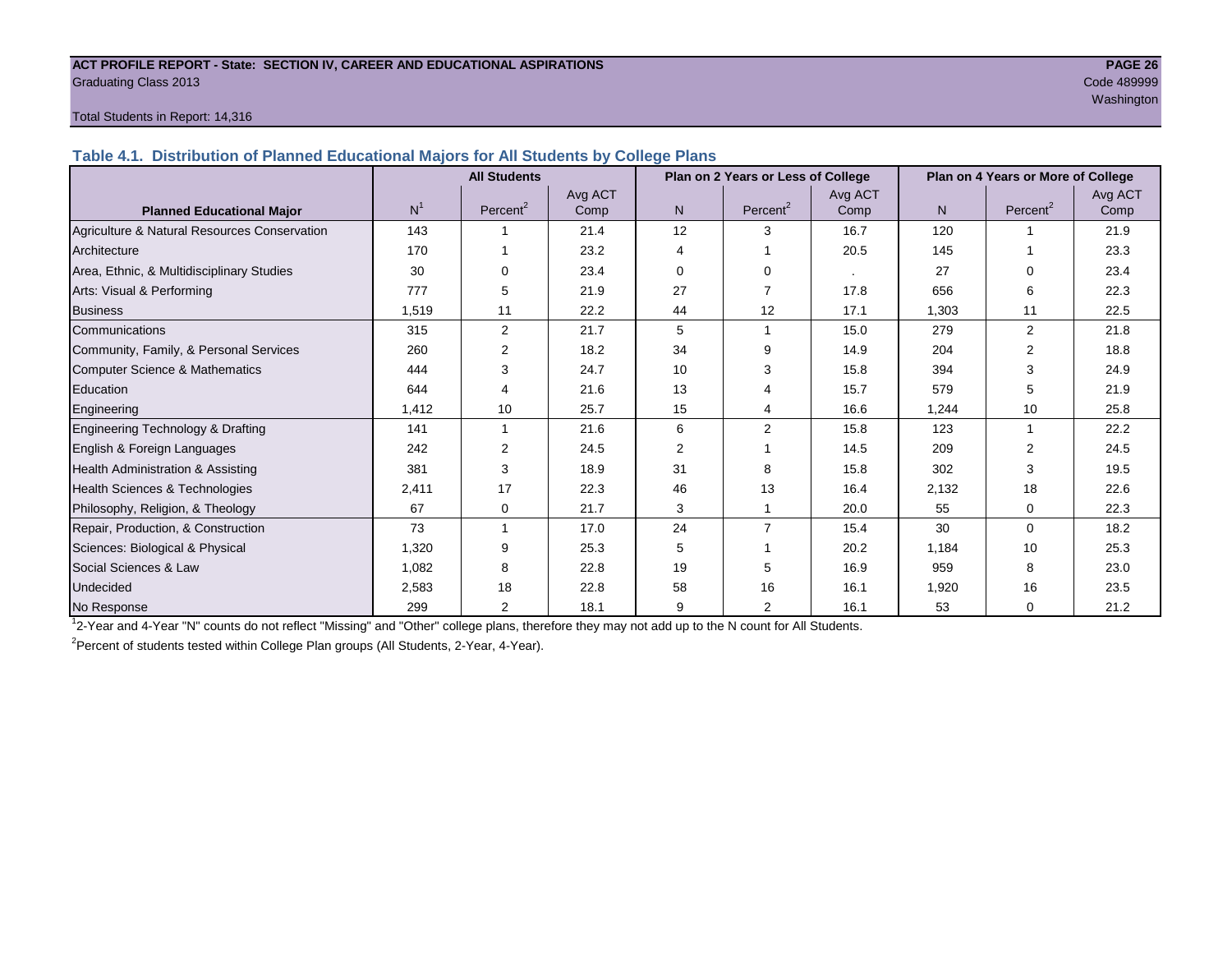# **ACT PROFILE REPORT - State: SECTION IV, CAREER AND EDUCATIONAL ASPIRATIONS PAGE 27** Graduating Class 2013 Code 489999

#### Total Students in Report: 14,316

#### **Table 4.2. Average ACT Composite Scores for Racial/Ethnic Groups by Post-Secondary Educational Aspirations**

| <b>Educational Degree</b> | <b>All Racial/Ethnic Groups</b><br><b>Combined</b> |         | <b>Black/African American</b> |         |    | American Indian/ Alaska Native |       | White   | Hispanic/Latino |         |  |
|---------------------------|----------------------------------------------------|---------|-------------------------------|---------|----|--------------------------------|-------|---------|-----------------|---------|--|
| <b>Aspirations</b>        | N.                                                 | Average | N                             | Average | N  | Average                        | Ν     | Average | N               | Average |  |
| Voc-Tech                  | 113                                                | 17.3    |                               | 17.0    |    | 18.0                           | 54    | 17.7    | 27              | 14.1    |  |
| 2-yr College Degree       | 255                                                | 15.9    | 10                            | 14.1    |    | 15.0                           | 108   | 17.0    | 93              | 14.8    |  |
| <b>Bachelors Degree</b>   | 5.704                                              | 21.5    | 222                           | 16.7    | 38 | 17.8                           | 3,616 | 22.6    | 704             | 17.6    |  |
| <b>Graduate Study</b>     | 3,012                                              | 24.8    | 80                            | 19.1    | 26 | 20.5                           | 1,993 | 25.5    | 235             | 21.9    |  |
| Prof. Level Degree        | 3.203                                              | 24.8    | 150                           | 19.8    | 18 | 22.4                           | 1.727 | 25.8    | 381             | 21.1    |  |
| Other                     | 174                                                | 18.9    | C                             | 13.5    |    | 16.0                           | 79    | 20.6    | 36              | 15.6    |  |
| No Response               | 1,855                                              | 21.7    | 90                            | 16.6    | 13 | 15.9                           | 822   | 24.1    | 337             | 15.6    |  |

| <b>Educational Degree</b> | <b>All Racial/Ethnic Groups</b><br><b>Combined</b> |         | Asian |         |               | Native Hawaiian/<br><b>Other Pacific Islander</b> |     | Two or more races | Prefer not to respond/<br><b>No Response</b> |         |  |
|---------------------------|----------------------------------------------------|---------|-------|---------|---------------|---------------------------------------------------|-----|-------------------|----------------------------------------------|---------|--|
| <b>Aspirations</b>        | N                                                  | Average | N     | Average | Average<br>N. |                                                   | N   | Average           | N                                            | Average |  |
| Voc-Tech                  | 113                                                | 17.3    | 15    | 20.1    |               | 17.0                                              |     | 21.9              |                                              | 15.5    |  |
| 2-yr College Degree       | 255                                                | 15.9    | 16    | 16.3    |               | 15.0                                              | 11  | 17.1              |                                              | 15.9    |  |
| <b>Bachelors Degree</b>   | 5.704                                              | 21.5    | 436   | 21.3    | 52            | 17.9                                              | 347 | 21.6              | 289                                          | 22.4    |  |
| Graduate Study            | 3,012                                              | 24.8    | 265   | 24.4    |               | 20.1                                              | 199 | 24.8              | 197                                          | 25.1    |  |
| Prof. Level Degree        | 3.203                                              | 24.8    | 437   | 25.5    | 24            | 20.8                                              | 241 | 24.9              | 225                                          | 26.2    |  |
| Other                     | 174                                                | 18.9    | 26    | 19.5    |               | 12.3                                              | 12  | 19.0              | 14                                           | 19.1    |  |
| No Response               | .855                                               | 21.7    | 239   | 22.4    | 21            | 18.1                                              | 102 | 22.7              | 231                                          | 23.1    |  |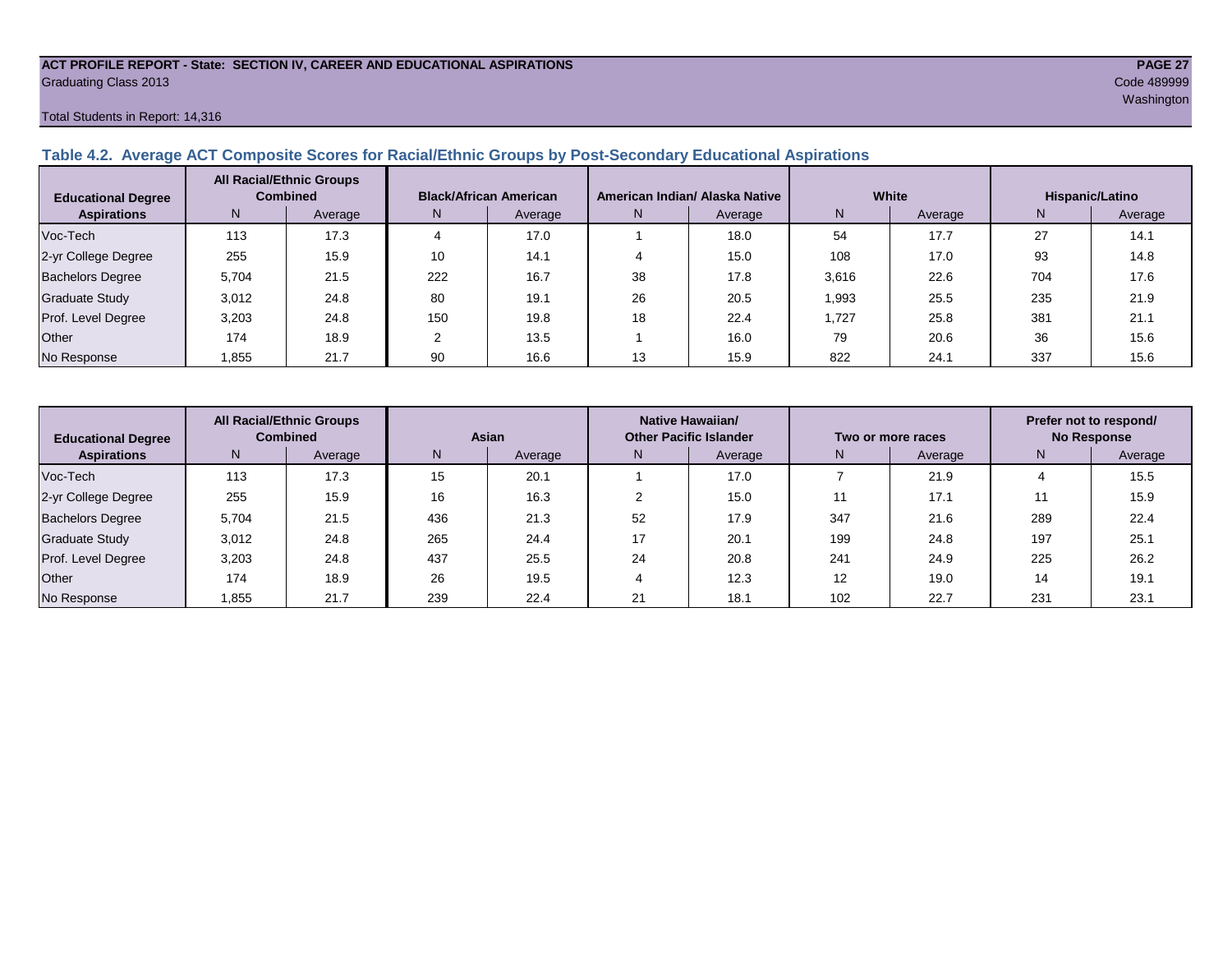# **ACT PROFILE REPORT - State: SECTION IV, CAREER AND EDUCATIONAL ASPIRATIONS** *PAGE 28***<br>Graduating Class 2013 <b>Code 489999** Graduating Class 2013 Code 489999

#### Total Students in Report: 14,316

#### **Table 4.3. Students' Score Report Preferences at Time of Testing**

|                                               |              |                           |                 |         |                | <b>Percent of Students in</b>             |                |                 |                 |                 |                         |
|-----------------------------------------------|--------------|---------------------------|-----------------|---------|----------------|-------------------------------------------|----------------|-----------------|-----------------|-----------------|-------------------------|
|                                               |              | <b>Number of Students</b> |                 |         |                | <b>College Readiness Standards Ranges</b> |                |                 |                 |                 |                         |
|                                               |              |                           |                 | 2nd-6th |                |                                           |                |                 |                 |                 |                         |
| Name                                          | <b>State</b> | <b>Total</b>              | 1st Choice      | Choice  | $01 - 12$      | $13 - 15$                                 | $16 - 19$      | $20 - 23$       | 24-27           | $28 - 32$       | 33-36                   |
| UNIVERSITY OF WASHINGTON                      | Washington   | 2,783                     | 1,287           | 1,496   | $\mathbf{1}$   | 5                                         | 14             | 24              | 29              | 22              | 5                       |
| <b>WASHINGTON STATE UNIVERSITY</b>            | Washington   | 2,055                     | 583             | 1,472   | $\overline{2}$ | 9                                         | 24             | 31              | 23              | 10              | 1                       |
| <b>WESTERN WASHINGTON UNIVERSITY</b>          | Washington   | 1,363                     | 320             | 1,043   | 1              | 6                                         | 18             | 32              | 29              | 13              |                         |
| CENTRAL WASHINGTON UNIVERSITY                 | Washington   | 1,015                     | 295             | 720     | 4              | 15                                        | 28             | 30              | 17              | 6               | 0                       |
| <b>EASTERN WASHINGTON UNIVERSITY</b>          | Washington   | 997                       | 287             | 710     | 4              | 14                                        | 30             | 29              | 17              | 6               | $\Omega$                |
| <b>GONZAGA UNIVERSITY</b>                     | Washington   | 630                       | 187             | 443     | $\mathbf{1}$   | 5                                         | 17             | 28              | 31              | 17              | $\overline{2}$          |
| <b>BRIGHAM YOUNG UNIVERSITY</b>               | Utah         | 592                       | 418             | 174     | $\Omega$       | $\mathbf{1}$                              | 8              | 25              | 33              | 29              | $\overline{\mathbf{4}}$ |
| <b>SEATTLE UNIVERSITY</b>                     | Washington   | 575                       | 109             | 466     | $\mathbf{1}$   | $\overline{7}$                            | 22             | 31              | 25              | 11              | $\overline{2}$          |
| <b>BRIGHAM YOUNG UNIVERSITY-IDAHO</b>         | Idaho        | 542                       | 173             | 369     | $\Omega$       | $\overline{2}$                            | 13             | 28              | 31              | 24              | $\overline{2}$          |
| SEATTLE PACIFIC UNIVERSITY                    | Washington   | 483                       | 95              | 388     | $\overline{1}$ | 5                                         | 21             | 33              | 27              | 12              | $\overline{2}$          |
| UNIVERSITY OF OREGON                          | Oregon       | 347                       | 62              | 285     | $\mathbf{1}$   | 5                                         | 16             | 31              | 31              | 15              | $\mathbf{1}$            |
| <b>STANFORD UNIVERSITY</b>                    | California   | 306                       | 83              | 223     | $\Omega$       | $\mathbf 1$                               | 3              | 13              | 22              | 47              | 14                      |
| <b>OREGON STATE UNIVERSITY</b>                | Oregon       | 296                       | 47              | 249     | 1              | 5                                         | 16             | 32              | 28              | 16              | $\overline{2}$          |
| UNIVERSITY OF PORTLAND                        | Oregon       | 273                       | 57              | 216     | 1              | $\mathbf 1$                               | 12             | 30              | 34              | 18              | 3                       |
| PACIFIC LUTHERAN UNIVERSITY                   | Washington   | 263                       | 75              | 188     | $\overline{2}$ | 5                                         | 19             | 34              | 27              | 13              | $\mathbf{1}$            |
| <b>WHITWORTH UNIVERSITY</b>                   | Washington   | 263                       | 79              | 184     | $\mathbf{1}$   | $\overline{4}$                            | 14             | 31              | 30              | 17              | 3                       |
| UNIVERSITY OF WASHINGTON BOTHELL              | Washington   | 242                       | 55              | 187     | 3              | 12                                        | 29             | 35              | 18              | 3               | $\Omega$                |
| UNIVERSITY OF IDAHO                           | Idaho        | 229                       | 48              | 181     | $\Omega$       | 5                                         | 22             | 32              | 24              | 15              | 1                       |
| <b>BOISE STATE UNIVERSITY</b>                 | Idaho        | 187                       | 45              | 142     | $\mathbf{1}$   | 6                                         | 22             | 41              | 19              | 10              | $\Omega$                |
| MONTANA STATE UNIVERSITY-BOZEMAN              | Montana      | 183                       | 61              | 122     | $\overline{0}$ | $\overline{2}$                            | 11             | 31              | 36              | 19              | $\overline{2}$          |
| <b>NCAA ELIGIBILITY CENTER</b>                | Indiana      | 174                       | 83              | 91      | $\mathbf{1}$   | 9                                         | 16             | 29              | 29              | 13              | 3                       |
| UNIVERSITY OF WASHINGTON TACOMA               | Washington   | 171                       | 39              | 132     | 4              | 13                                        | 28             | 36              | 15              | $\overline{4}$  | 0                       |
| UNIVERSITY OF CALIFORNIA-BERKELEY             | California   | 167                       | 24              | 143     | $\Omega$       | $\overline{2}$                            | 6              | 16              | 23              | 43              | 11                      |
| UNIVERSITY OF PUGET SOUND                     | Washington   | 167                       | 26              | 141     | 1              | $\overline{\mathbf{4}}$                   | 15             | 26              | 29              | 20              | 5                       |
| UNIVERSITY OF SOUTHERN CALIFORNIA             | California   | 148                       | 34              | 114     | 1              | $\overline{2}$                            | 9              | 16              | 28              | 34              | 9                       |
| UNIVERSITY OF CALIFORNIA-LOS ANGELES          | California   | 147                       | $\overline{21}$ | 126     | $\Omega$       | $\overline{\mathbf{A}}$                   | 9              | 22              | 28              | $\overline{34}$ | 3                       |
| <b>BRIGHAM YOUNG UNIVERSITY-HAWAII CAMPUS</b> | Hawaii       | 145                       | 20              | 125     | 1              | $\mathbf 1$                               | 12             | 30              | 36              | 21              | $\mathbf{1}$            |
| SANTA CLARA UNIVERSITY<br>California          |              | 145                       | 33              | 112     | 1              | $\Omega$                                  | $\overline{2}$ | 15              | 42              | 38              | $\overline{2}$          |
| <b>ARIZONA STATE UNIVERSITY</b><br>Arizona    |              | 136                       | 38              | 98      | 1              | 9                                         | 20             | 37              | 24              | 9               | $\mathbf{1}$            |
| <b>WHITMAN COLLEGE</b>                        | Washington   | 129                       | 26              | 103     | 4              | 9                                         | 12             | 17              | 23              | 29              | 5                       |
| All Other Institutions                        |              | 8,825                     | 2,549           | 6,276   | $\overline{2}$ | 8                                         | 15             | 24              | 24              | 22              | 5                       |
| Total                                         |              | 23,978                    | 7,259           | 16,719  | $\overline{2}$ | $\overline{7}$                            | 17             | $\overline{27}$ | $\overline{26}$ | 18              | 3                       |

washington and the control of the control of the control of the control of the control of the control of the control of the control of the control of the control of the control of the control of the control of the control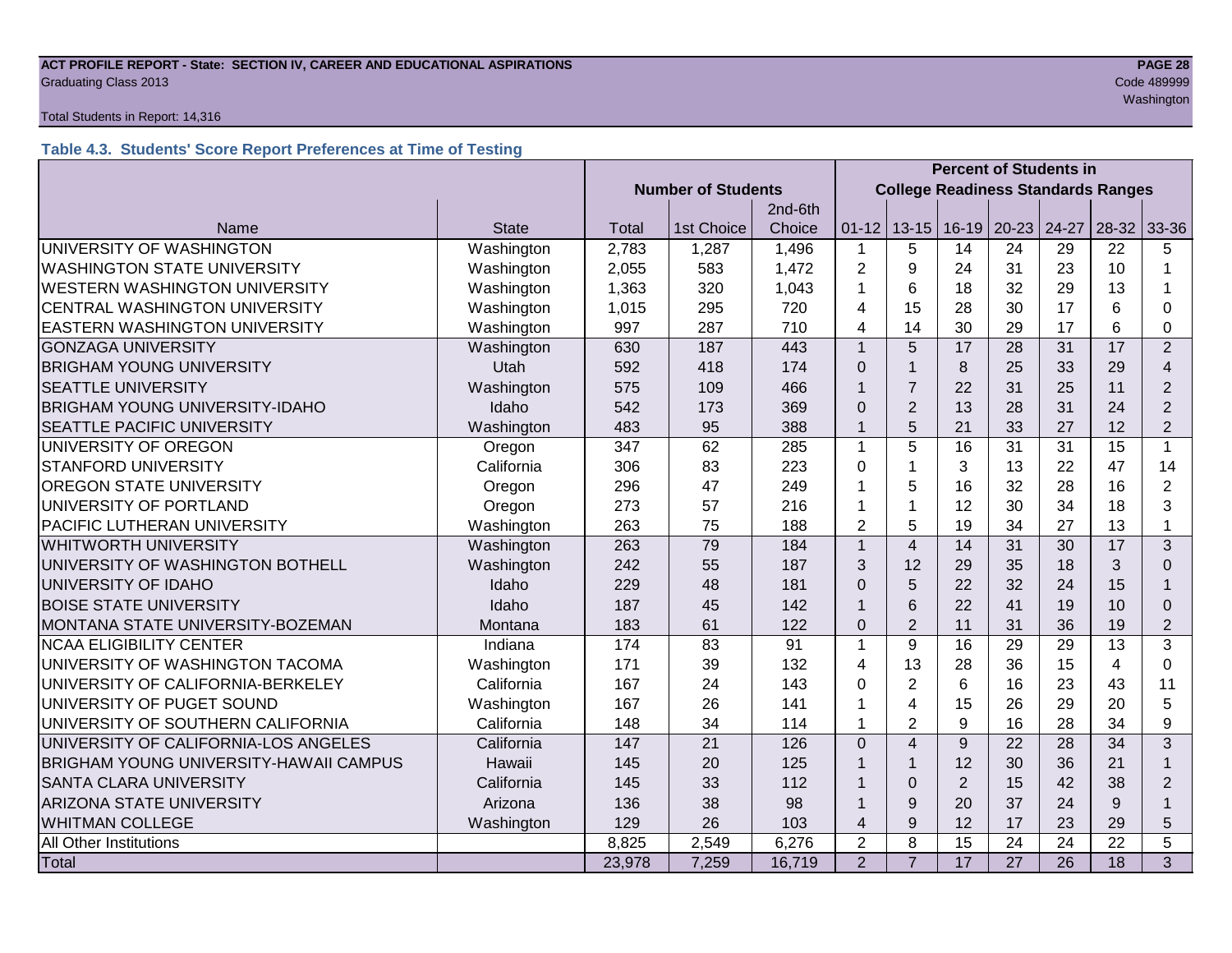# Section V Optional Writing Test Results

Beginning with the Graduating Class of 2013, all students whose scores are college reportable, both standard and extended time tests, are now included. Also beginning with the 2013 Graduating Class data, College Readiness Benchmarks for Reading and Science were updated to reflect the most recent college coursework research.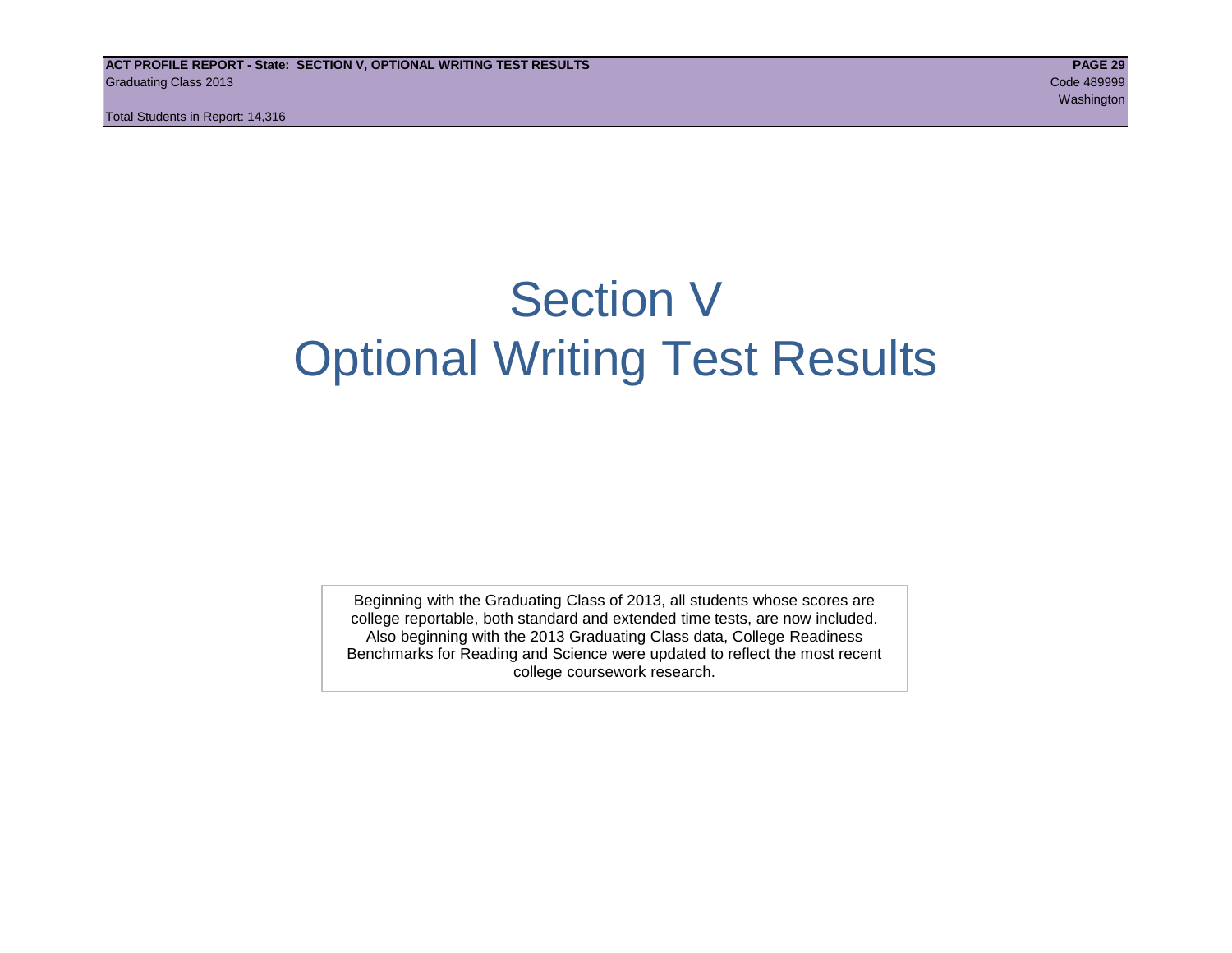# **ACT PROFILE REPORT - State: SECTION V, OPTIONAL WRITING TEST RESULTS PAGE 30** Graduating Class 2013 Code 489999

#### Total Students in Report: 14,316

washington and the control of the control of the control of the control of the control of the control of the control of the control of the control of the control of the control of the control of the control of the control

| Table 5.1. Average ACT English and Writing Scores by Race/Ethnicity and Gender for students who took ACT Writing |              |                 |                           |                 |              |                 |                                 |          |  |  |  |
|------------------------------------------------------------------------------------------------------------------|--------------|-----------------|---------------------------|-----------------|--------------|-----------------|---------------------------------|----------|--|--|--|
|                                                                                                                  |              |                 | <b>Average ACT Scores</b> |                 |              |                 |                                 |          |  |  |  |
|                                                                                                                  |              | N               |                           | <b>English</b>  |              | <b>Essay</b>    | <b>English/Writing Combined</b> |          |  |  |  |
|                                                                                                                  | <b>State</b> | <b>National</b> | <b>State</b>              | <b>National</b> | <b>State</b> | <b>National</b> | <b>State</b>                    | National |  |  |  |
| <b>All Students</b>                                                                                              | 10,825       | 942,769         | 22.9                      | 21.3            | 7.6          | 7.0             | 22.3                            | 20.5     |  |  |  |
| Black/African American                                                                                           | 438          | 114.751         | 17.1                      | 16.3            | 6.8          | 6.1             | 17.3                            | 16.0     |  |  |  |
| American Indian/Alaska Native                                                                                    | 73           | 6,031           | 17.8                      | 16.8            | 6.7          | 6.1             | 17.8                            | 16.4     |  |  |  |
| White                                                                                                            | 6,117        | 518.407         | 24.5                      | 22.9            | 7.8          | 7.2             | 23.6                            | 21.9     |  |  |  |
| Hispanic/Latino                                                                                                  | 1,313        | 151,504         | 17.4                      | 18.6            | 6.9          | 6.8             | 17.6                            | 18.3     |  |  |  |
| Asian                                                                                                            | 1,303        | 54,580          | 22.5                      | 23.5            | 7.7          | 7.6             | 22.0                            | 22.7     |  |  |  |
| Native Hawaiian/Other Pac. Isl.                                                                                  | 92           | 2,812           | 17.4                      | 19.5            | 7.1          | 6.9             | 17.8                            | 19.2     |  |  |  |
| I Two or more races                                                                                              | 744          | 35,355          | 23.2                      | 21.5            | 7.8          | 7.0             | 22.6                            | 20.6     |  |  |  |
| Prefer not/No Response                                                                                           | 745          | 59.329          | 24.7                      | 21.8            | 7.9          | 7.1             | 23.8                            | 20.9     |  |  |  |
| <b>Males</b>                                                                                                     | 4,591        | 423,104         | 22.9                      | 21.0            | 7.5          | 6.7             | 22.2                            | 20.1     |  |  |  |
| Females                                                                                                          | 6,234        | 513,945         | 22.9                      | 21.6            | 7.7          | 7.2             | 22.4                            | 20.9     |  |  |  |
| <b>Missing</b>                                                                                                   |              | 5,720           |                           | 16.6            |              | 6.3             |                                 | 16.5     |  |  |  |